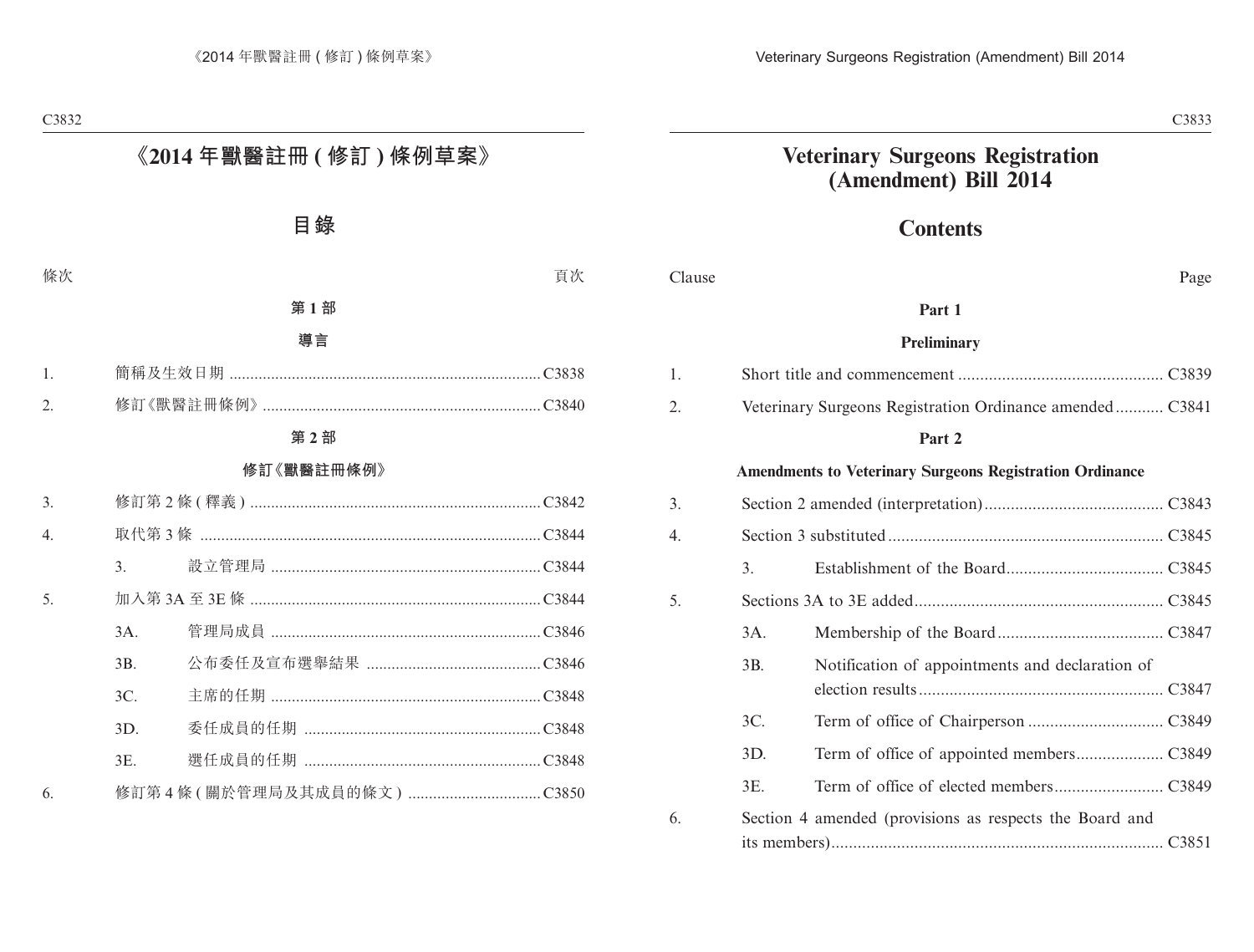|        |                                                          | C3835 |
|--------|----------------------------------------------------------|-------|
| Clause |                                                          | Page  |
| 7.     |                                                          |       |
| 8.     | Section 7 amended (appointment of Secretary and Legal    |       |
| 9.     |                                                          |       |
| 10.    |                                                          |       |
| 11.    |                                                          |       |
|        | 17A.<br>Establishment and membership of panel of         |       |
|        | 17B.                                                     |       |
|        | 17C.<br>Establishment of preliminary investigation       |       |
|        | 17D.<br>Referral of complaints by preliminary            |       |
| 12.    | Section 18 amended (inquiry committee and rules of       |       |
| 13.    |                                                          |       |
| 14.    |                                                          |       |
| 15.    |                                                          |       |
| 16.    | Schedule 1 amended (provisions as respects the Board and |       |

# **Part 3**

# **Savings and Transitional Provisions**

| 17 |  |  |  |
|----|--|--|--|
|----|--|--|--|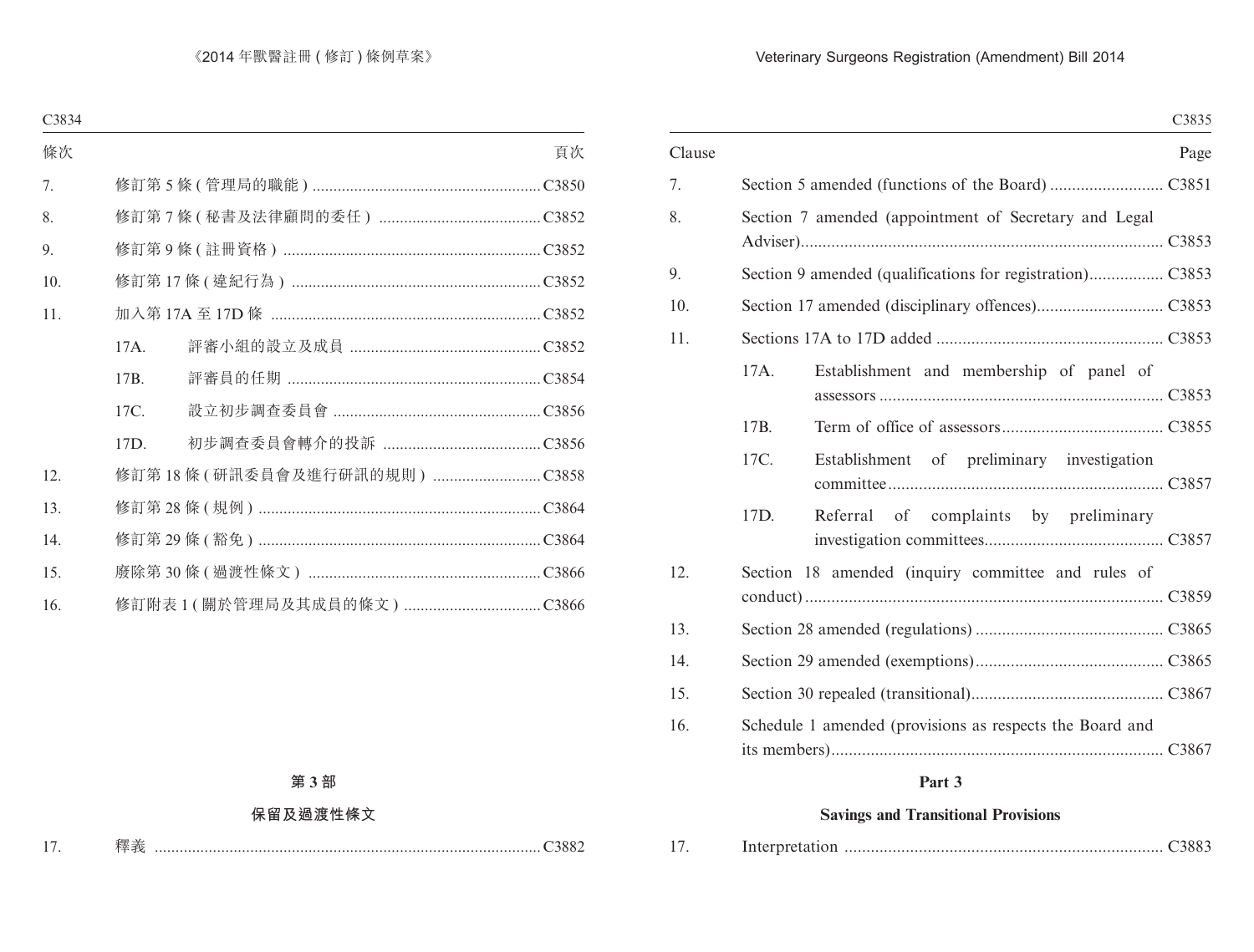|        |                                                            | C3837 |
|--------|------------------------------------------------------------|-------|
| Clause |                                                            | Page  |
| 18.    | Complaints not yet referred to the Board under section     |       |
| 19.    | Complaints referred to the Board under section $17(3)$ of  |       |
| 20.    | Complaints referred to old inquiry committee under section |       |
| 21.    | New inquiry committee to make disciplinary order for old   |       |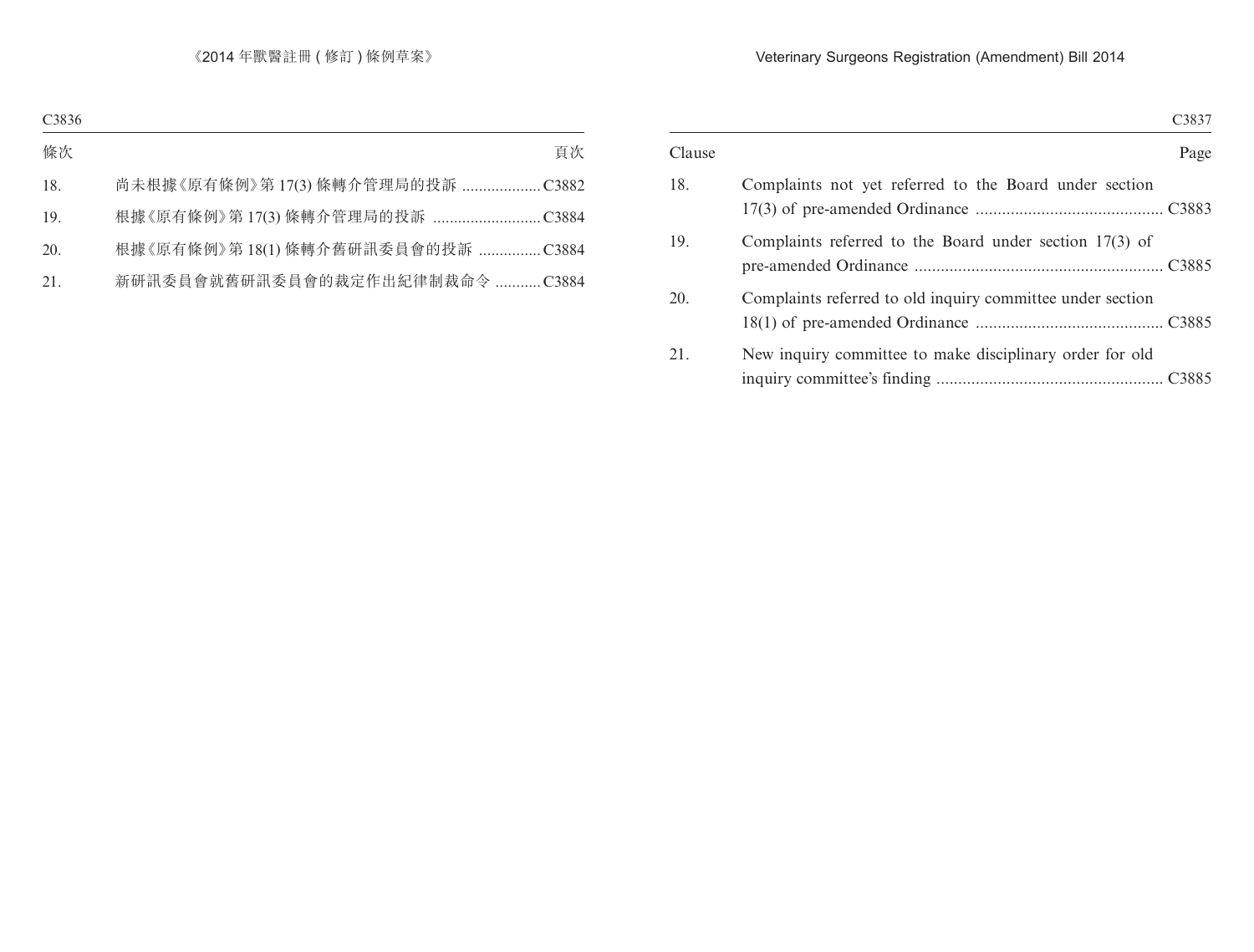# A BILL

# To

Amend the Veterinary Surgeons Registration Ordinance to broaden the membership of the Veterinary Surgeons Board; to provide for the constitution of, and other matters relating to, the inquiry committees established for disciplinary offences, and for the establishment of a panel of assessors and preliminary investigation committees for those offences; to streamline the procedure for handling complaints; and to provide for incidental and related matters.

Enacted by the Legislative Council.

# **Part 1**

# **Preliminary**

# **1. Short title and commencement**

- (1) This Ordinance may be cited as the Veterinary Surgeons Registration (Amendment) Ordinance 2014.
- (2) This Ordinance comes into operation on a day to be appointed by the Secretary for Food and Health by notice published in the Gazette.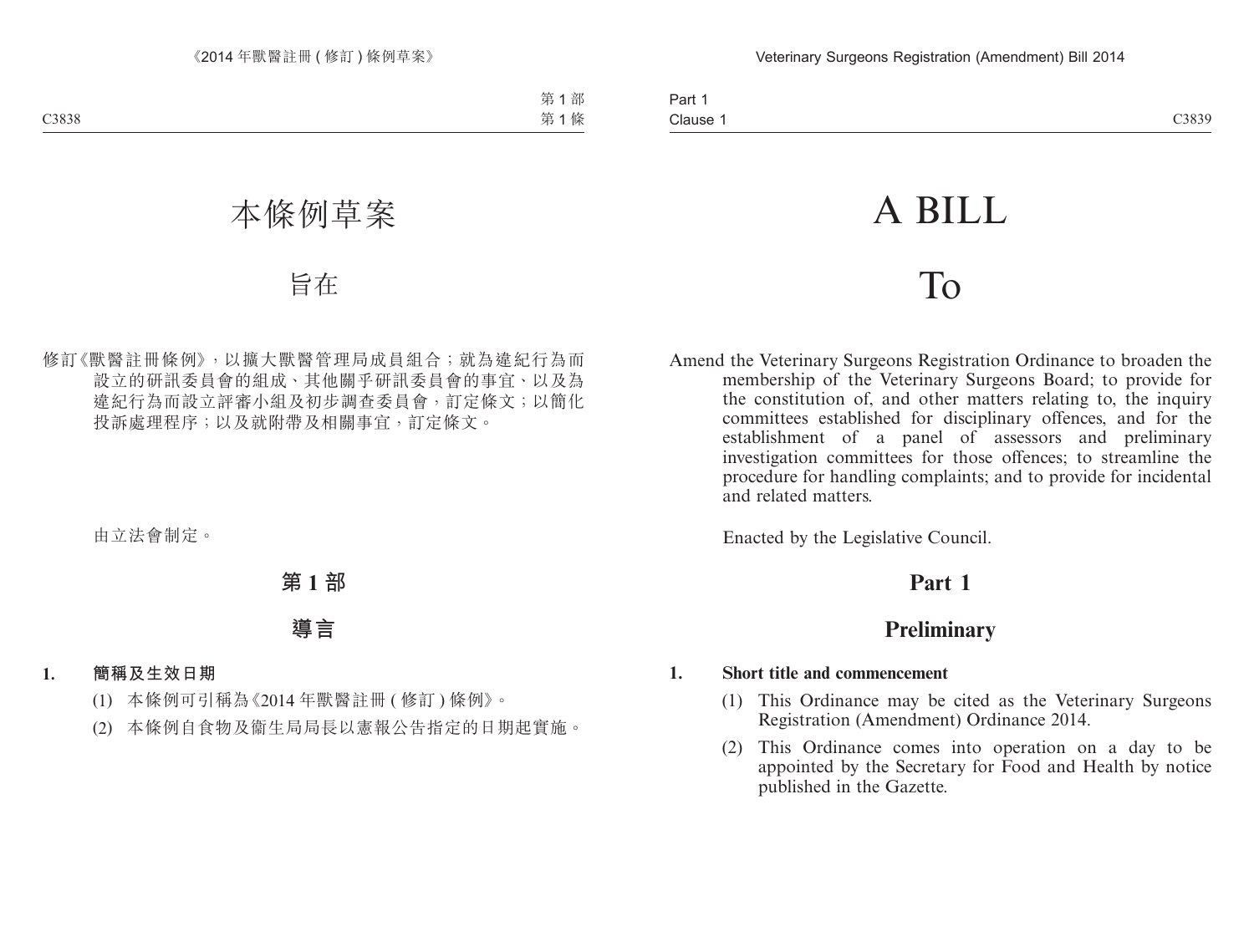| Part 1   |       |
|----------|-------|
| Clause 2 | C3841 |

# **2. Veterinary Surgeons Registration Ordinance amended**

The Veterinary Surgeons Registration Ordinance (Cap. 529) is amended as set out in Part 2.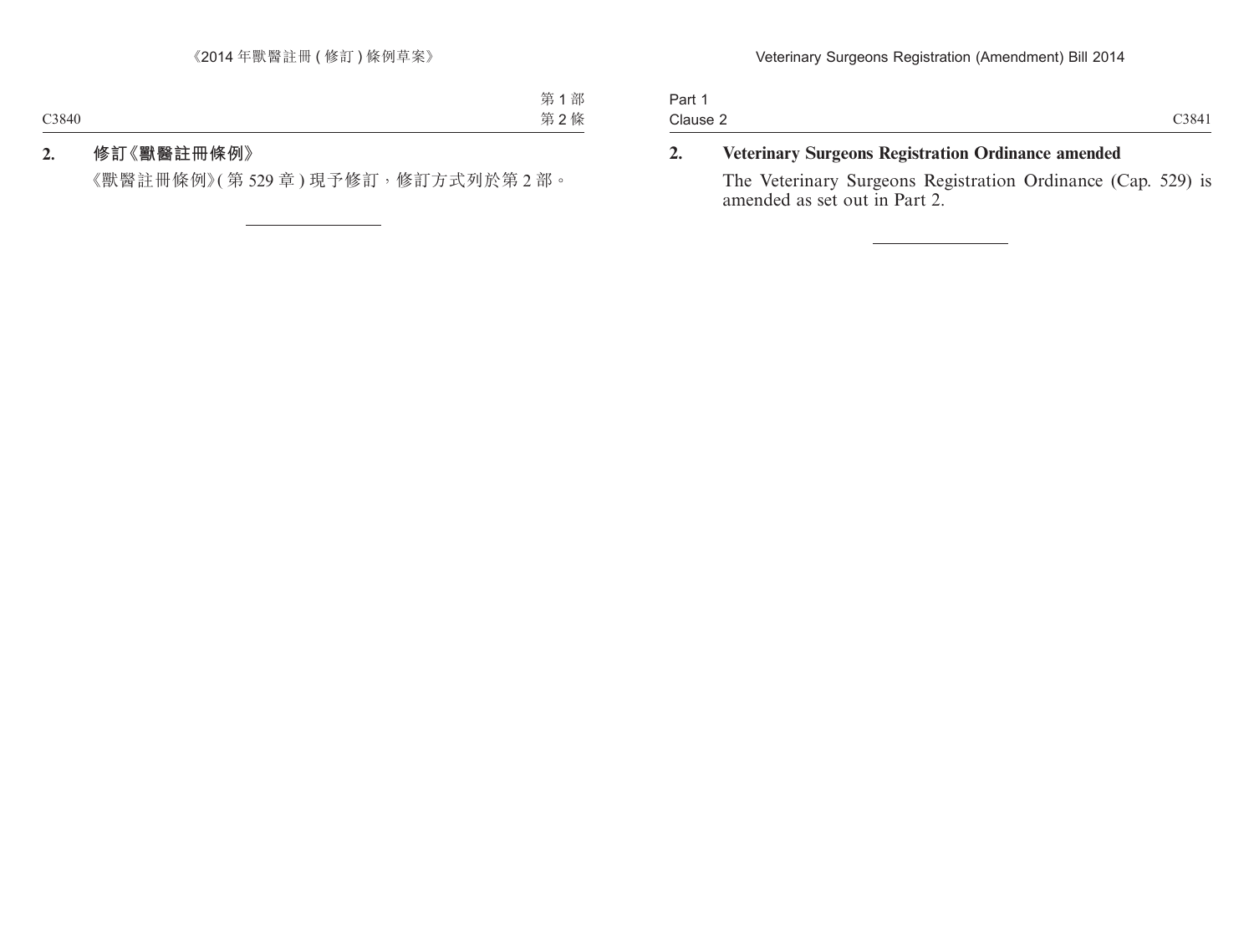# **Part 2**

# **Amendments to Veterinary Surgeons Registration Ordinance**

# **3. Section 2 amended (interpretation)**

(1) Section 2, definition of *inquiry committee*—

**Repeal**

"section 18(1)"

# **Substitute**

"section  $18(1A)$ ".

(2) Section 2—

# **Repeal the definition of** *Chairman***.**

(3) Section 2—

# **Add in alphabetical order**

"*appoint* (委任) includes reappoint;

- *appointed member* (委任成員) means a member of the Board appointed under section 3A(1)(b) or 3D(2);
- *assessor* (評審員) means a person appointed under section 17A(2) to the panel of assessors established under section  $17A(1)$ ;
- *Chairperson* (主席) means the chairperson of the Board appointed under section  $3A(1)(a)$  or  $3C(2)$ ;
- *elected member* (選任成員) means a member of the Board referred to in section  $3A(1)(c)$ ;
- *election* (選舉) means an ordinary election or a by-election held under the Election Regulation;
- *Election Regulation* (《選舉規例》) means a regulation made by the Secretary for Food and Health under section 28(1A);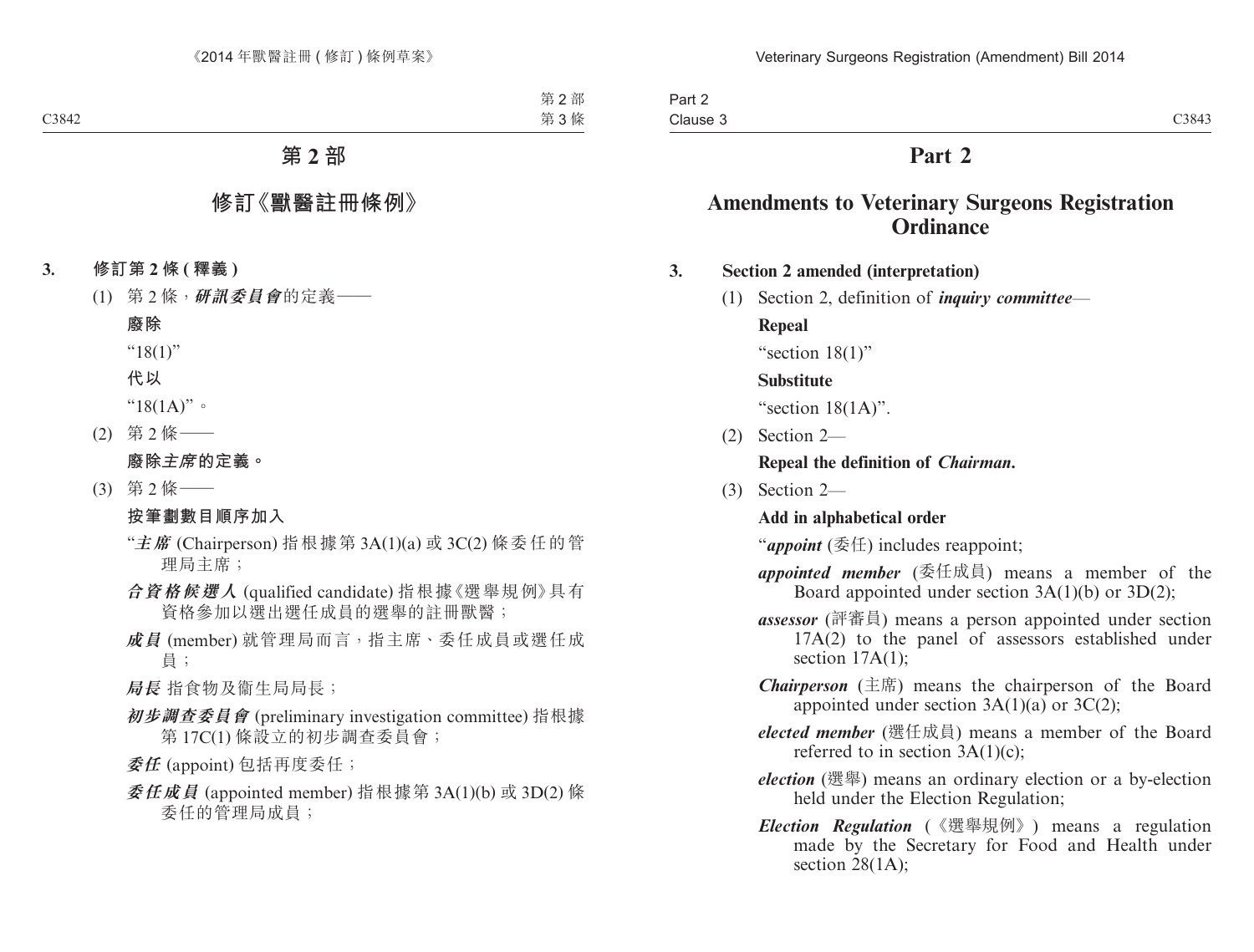| Part 2   |       |
|----------|-------|
| Clause 4 | C3845 |

*lay person* (業外人士) means a person who is neither—

- (a) a registered veterinary surgeon; nor
- (b) a medical and health professional;
- *medical and health professional* (醫療專業人員) means a medical practitioner, pharmacist or dentist, who is entitled to practise his or her profession in Hong Kong;
- *member* (成員), in relation to the Board, means the Chairperson, an appointed member or an elected member;
- *preliminary investigation committee* (初步調查委員會) means a preliminary investigation committee established under section 17C(1);
- *qualified candidate* (合資格候選人) means a registered veterinary surgeon who is qualified under the Election Regulation to stand for an election to elect an elected member;".

# **4. Section 3 substituted**

Section 3—

**Repeal the section Substitute**

# "**3. Establishment of the Board**

- (1) A board is established with the name "Veterinary Surgeons Board" in English and "獸醫管理局" in Chinese.
- (2) The Board has the purposes and powers that are conferred on it by or under this Ordinance.".

# **5. Sections 3A to 3E added**

After section 3—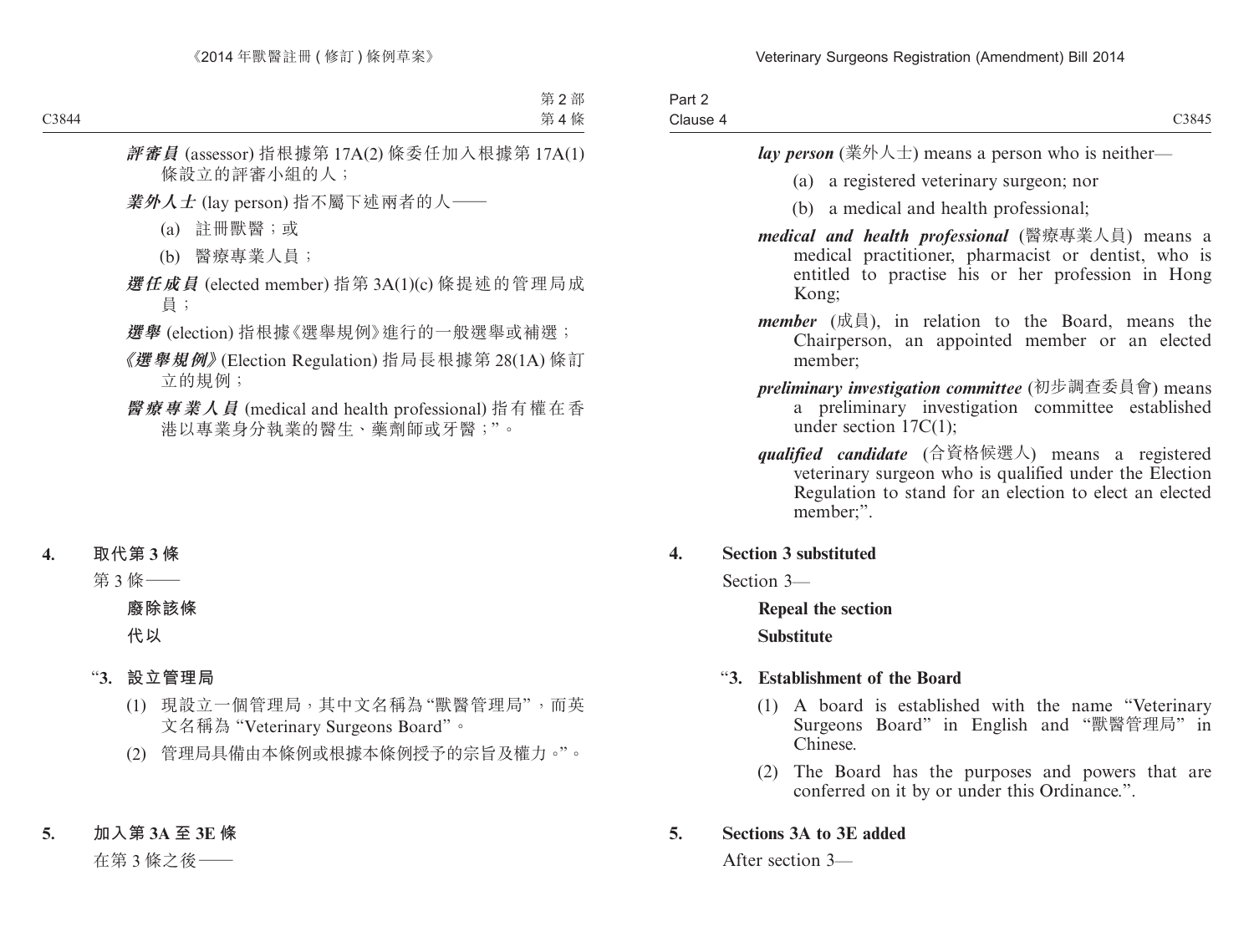| Part 2   |                   |
|----------|-------------------|
| Clause 5 | C384 <sup>-</sup> |

#### **Add**

#### "**3A. Membership of the Board**

- (1) The Board is to consist of the following persons—
	- (a) a Chairperson to be appointed by the Secretary for Food and Health;
	- (b) 12 members to be appointed by the Secretary for Food and Health;
	- (c) 6 members, who are registered veterinary surgeons, to be elected in an election.
- (2) Of the 12 members referred to in subsection  $(1)(b)$ 
	- (a) 6 members must be registered veterinary surgeons;
	- (b) 1 member must be a medical and health professional; and
	- (c) 5 members must be lay persons who, in the opinion of the Secretary for Food and Health, represent the interests of persons utilizing veterinary services.

### **3B. Notification of appointments and declaration of election results**

- (1) As soon as practicable after the appointment of the Chairperson or an appointed member, the Secretary is to arrange to be notified in the Gazette—
	- (a) the appointment;
	- (b) the term of office of the Chairperson or appointed member; and
	- (c) the commencement date of the term.
- (2) As soon as practicable after a qualified candidate is declared under the Election Regulation to be elected as an elected member in an election, the Secretary is to arrange the declaration to be notified in the Gazette.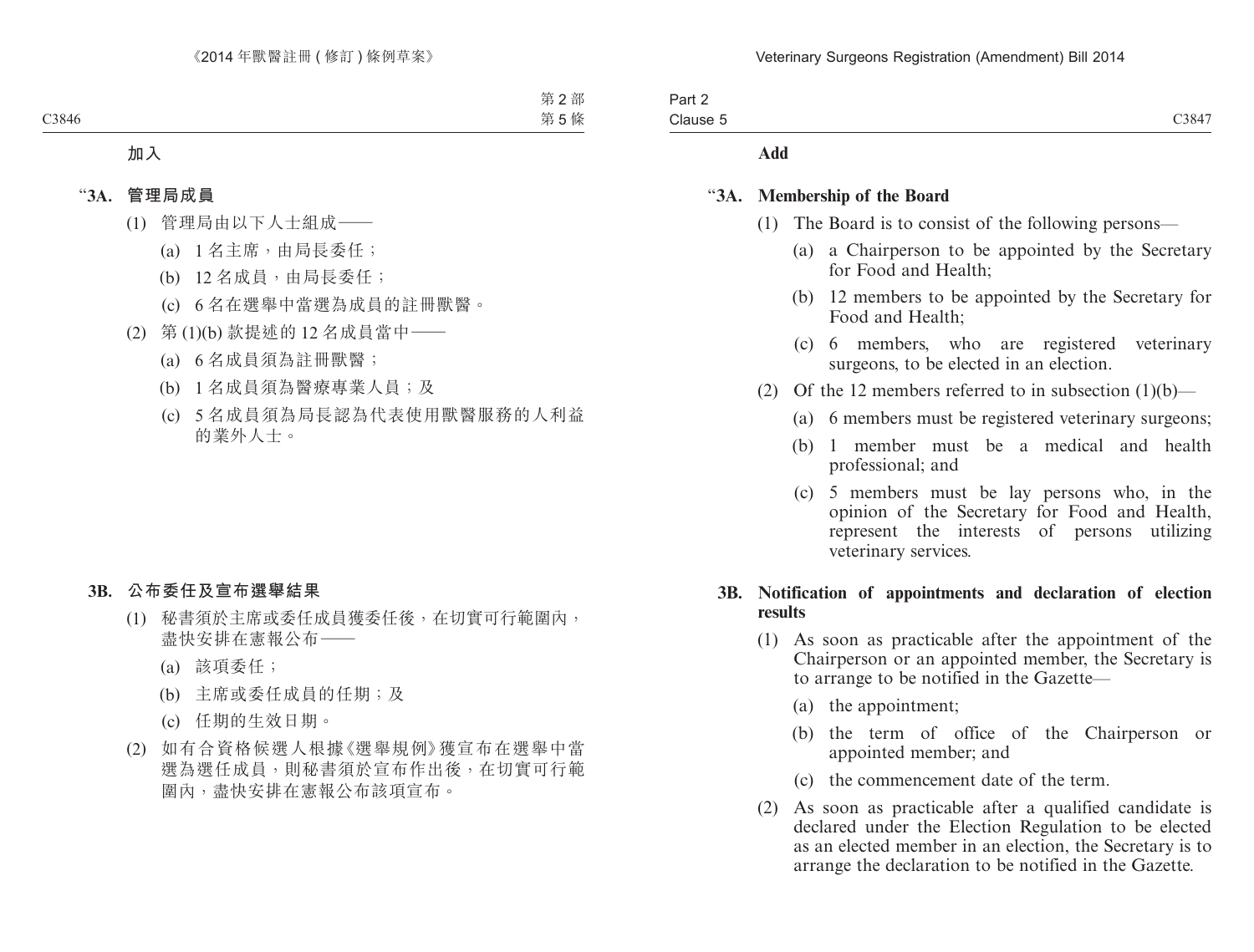| Part 2   |       |
|----------|-------|
| Clause 5 | C3849 |

#### **3C. Term of office of Chairperson**

- (1) The Chairperson may be appointed for a term not exceeding 3 years.
- (2) If the office of the Chairperson becomes vacant under section 2B(3) of Schedule 1 before the term of office expires, the Secretary for Food and Health may appoint a person to hold that office for the unexpired term.

### **3D. Term of office of appointed members**

- (1) An appointed member may be appointed for a term not exceeding 3 years.
- (2) If the office of an appointed member becomes vacant under section  $2C(3)$  of Schedule 1 before the term of office expires, the Secretary for Food and Health may appoint a person who is of the same category under section  $3A(2)$  as that member to hold that office for the unexpired term.

### **3E. Term of office of elected members**

- (1) The term of office of an elected member is 3 years from the first day of the month immediately following the date of the notification under section 3B(2).
- $(2)$  If—
	- (a) the office of an elected member becomes vacant under section 2D(3) of Schedule 1; and
	- (b) the unexpired term of office at the time the vacancy arises is not less than 9 months,

the Board must, as soon as practicable, hold a by-election under the Election Regulation to elect a qualified candidate to hold that office for the unexpired term.".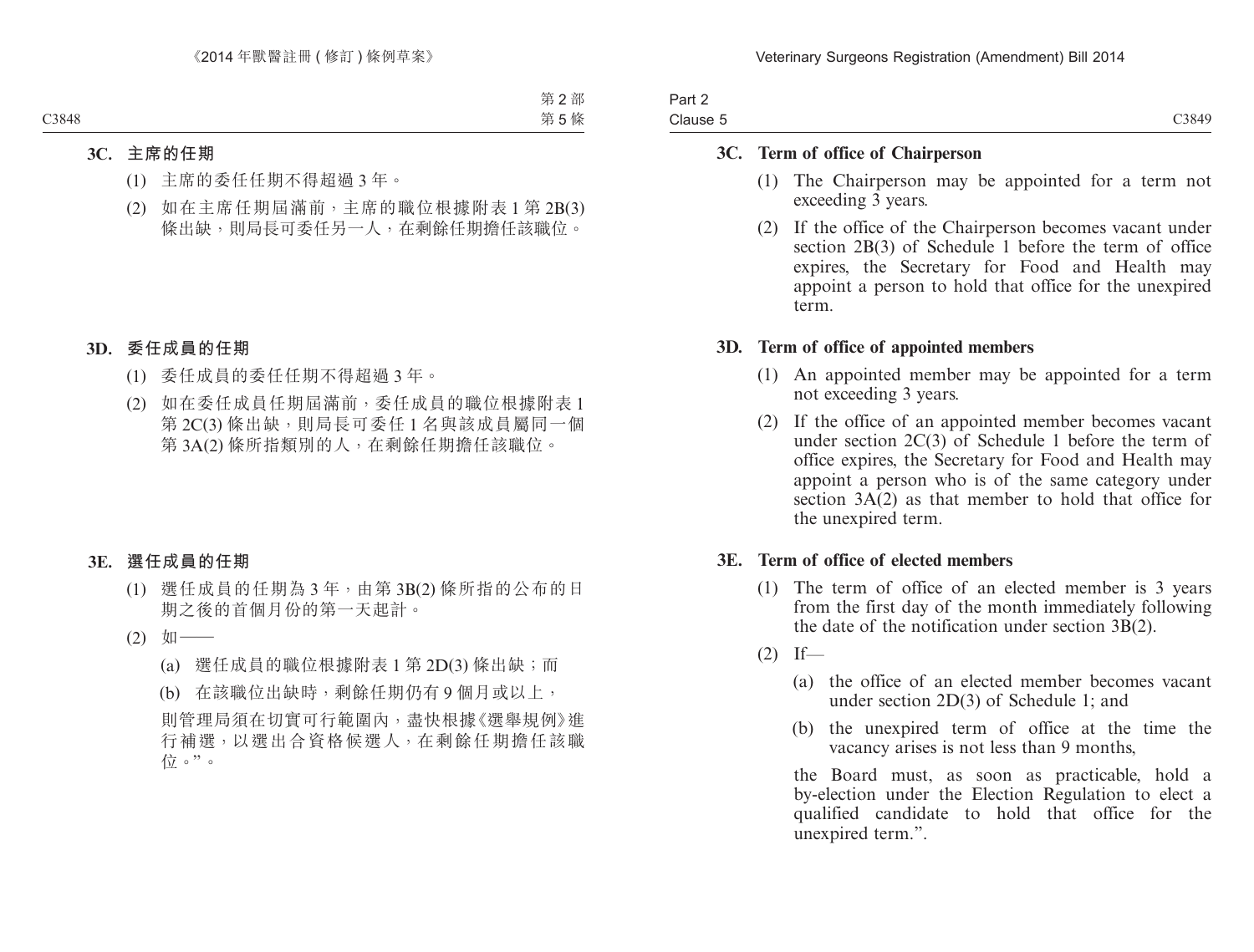| Part 2   |      |
|----------|------|
| Clause 6 | C385 |

## **6. Section 4 amended (provisions as respects the Board and its members)**

(1) Section 4, heading—

### **Repeal**

"**Provisions as respects the Board and its members**"

#### **Substitute**

"**Schedule 1 applies to the Board, its members and assessors**".

(2) Section 4—

#### **Repeal subsection (1)**

#### **Substitute**

- "(1) Schedule 1 has effect as respects the Board, its members and assessors."
- (3) Section 4(2), Chinese text—

#### **Repeal**

"食物及衞生局".

(4) Section 4(3), English text—

# **Repeal**

"shall apply"

#### **Substitute**

"applies".

# **7. Section 5 amended (functions of the Board)**

Section 5(h), Chinese text—

# **Repeal**

"食物及衞生局".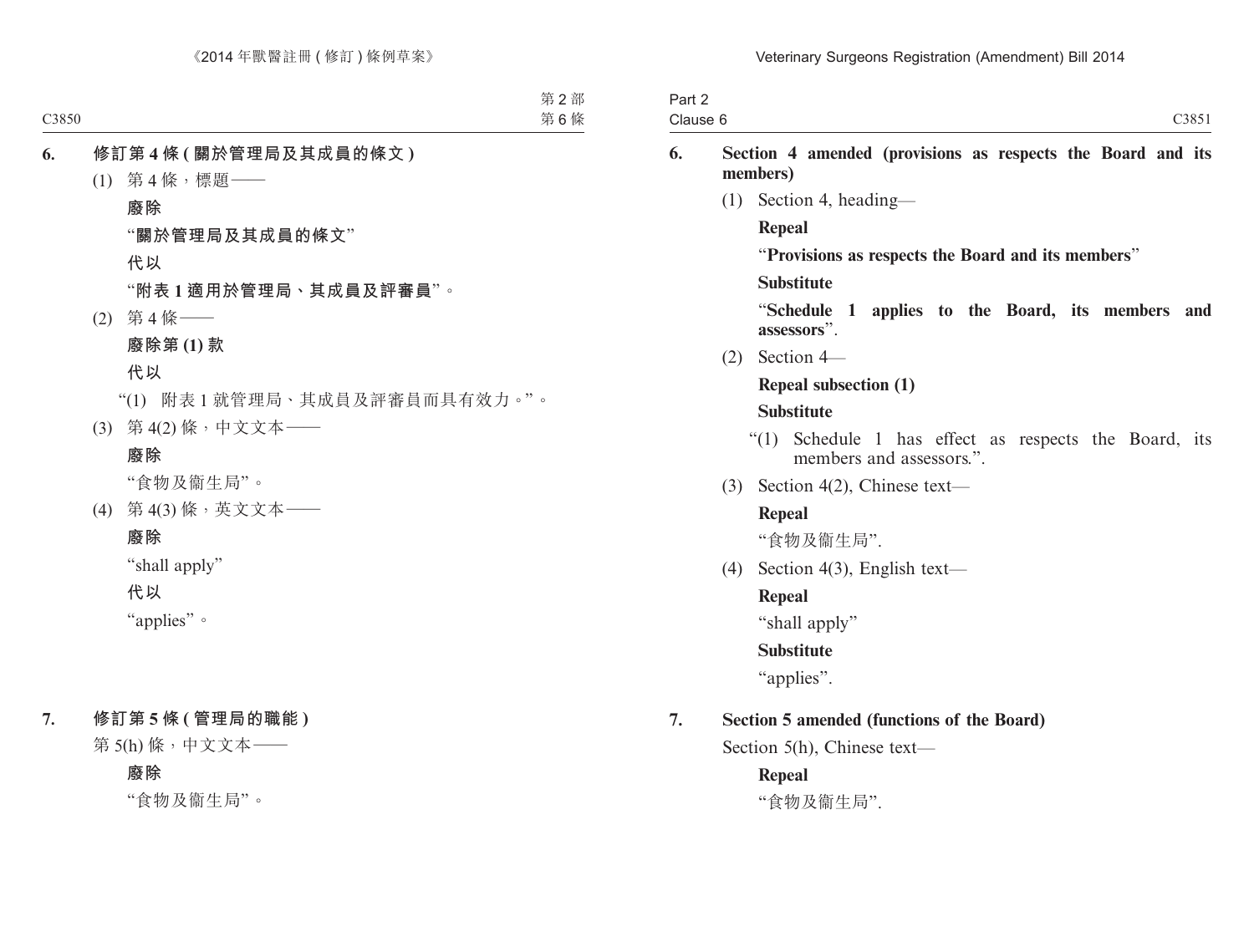| Part 2 |          |                                                                                                                 |
|--------|----------|-----------------------------------------------------------------------------------------------------------------|
|        | Clause 8 | C3853                                                                                                           |
| 8.     |          | Section 7 amended (appointment of Secretary and Legal Adviser)                                                  |
|        |          | Section $7(1)$ , Chinese text-                                                                                  |
|        |          | <b>Repeal</b>                                                                                                   |
|        |          | "食物及衞生局".                                                                                                       |
| 9.     |          | Section 9 amended (qualifications for registration)                                                             |
|        | (1)      | Section $9(3)$ , English text—                                                                                  |
|        |          | <b>Repeal</b>                                                                                                   |
|        |          | "shall"                                                                                                         |
|        |          | <b>Substitute</b>                                                                                               |
|        |          | "must".                                                                                                         |
|        | (2)      | Section $9(3)$ —                                                                                                |
|        |          | <b>Repeal</b>                                                                                                   |
|        |          | "section $18(1)$ "                                                                                              |
|        |          | <b>Substitute</b>                                                                                               |
|        |          | "section $17D(3)$ ".                                                                                            |
| 10.    |          | Section 17 amended (disciplinary offences)                                                                      |
|        |          | Section 17-                                                                                                     |
|        |          | Repeal subsections (3) and (4).                                                                                 |
| 11.    |          | Sections 17A to 17D added                                                                                       |
|        |          | After section 17-                                                                                               |
|        |          | Add                                                                                                             |
|        | "17A.    | Establishment and membership of panel of assessors                                                              |
|        |          | the contract of the contract of the contract of the contract of the contract of the contract of the contract of |

(1) The Board is to establish a panel of assessors from whom members of a preliminary investigation committee or inquiry committee may be appointed.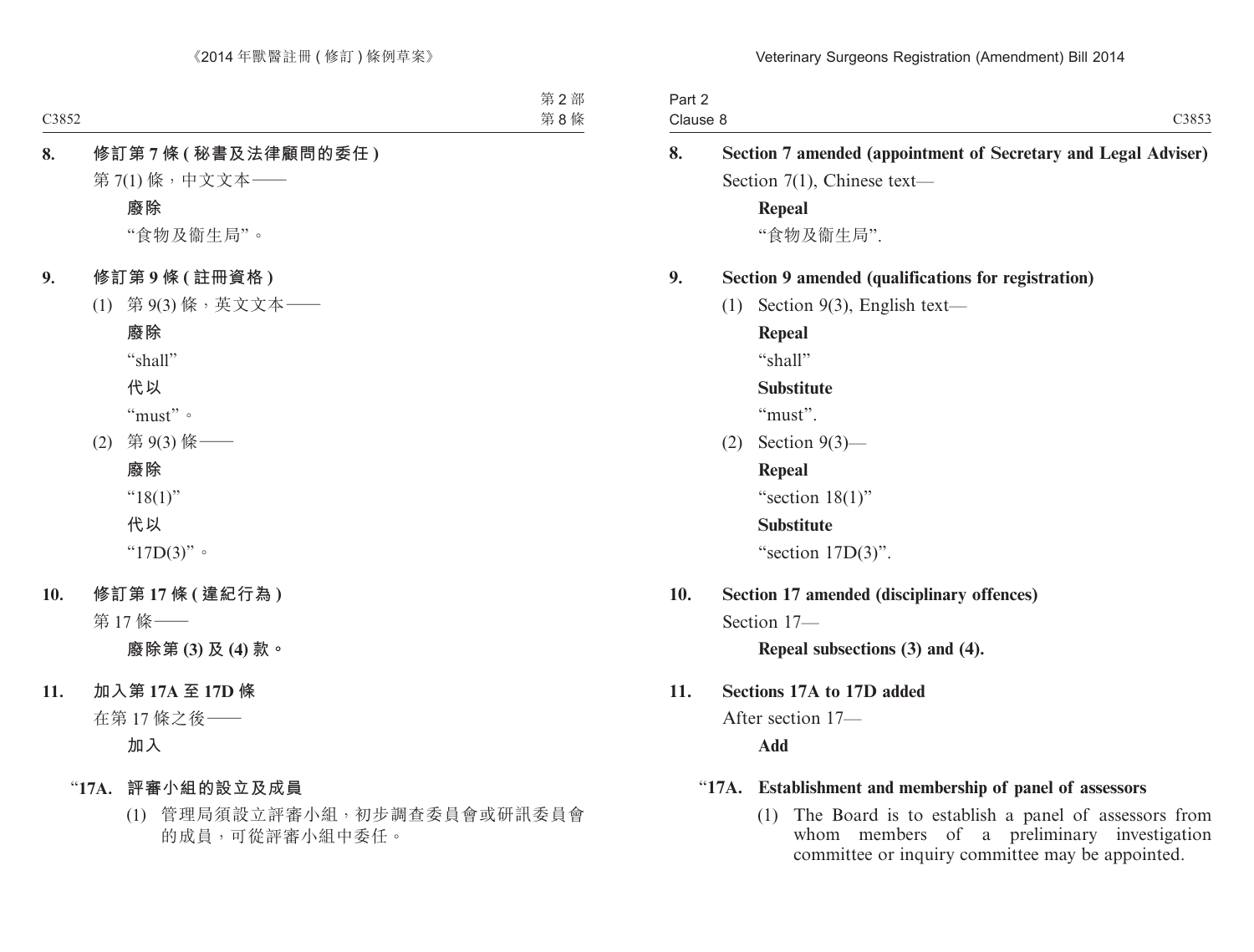| Part 2    |       |
|-----------|-------|
| Clause 11 | C3855 |

| (2) | The panel is to consist of the following persons to be<br>appointed by the Board to the panel on the nomination of<br>the Director of Agriculture, Fisheries and Conservation—                                                                  |
|-----|-------------------------------------------------------------------------------------------------------------------------------------------------------------------------------------------------------------------------------------------------|
|     | (a) not more than 12 registered veterinary surgeons;                                                                                                                                                                                            |
|     | (b) not more than 6 other persons.                                                                                                                                                                                                              |
| (3) | If one or more than one person is appointed under<br>subsection $(2)(b)$ —                                                                                                                                                                      |
|     | (a) the person or at least one of the persons must be<br>a medical and health professional; and                                                                                                                                                 |
|     | the other person or each of the other persons (if<br>(b)<br>any) must either be a lay person who, in the<br>opinion of the Board, represents the interests of<br>persons utilizing veterinary services or a medical<br>and health professional. |
| (4) | A member of the Board is not eligible to be appointed<br>to the panel.                                                                                                                                                                          |
| (5) | As soon as practicable after the appointment of an<br>assessor, the Secretary is to arrange to be notified in<br>the Gazette-                                                                                                                   |
|     | (a) the appointment;                                                                                                                                                                                                                            |
|     | (b) the term of office of the assessor; and                                                                                                                                                                                                     |
|     | (c) the commencement date of the term.                                                                                                                                                                                                          |
|     | 17B. Term of office of assessors                                                                                                                                                                                                                |
|     | (1) A person may be appointed to the panel of assessors<br>for a term not exceeding 3 years.                                                                                                                                                    |
|     | (2) If the office of an assessor becomes vacant under section                                                                                                                                                                                   |

2E(3) of Schedule 1 before the term of office expires, the Board may appoint, on the nomination of the Director of Agriculture, Fisheries and Conservation, a person who is of the same category under section  $17A(2)$  or (3) as that assessor to hold that office for the unexpired term.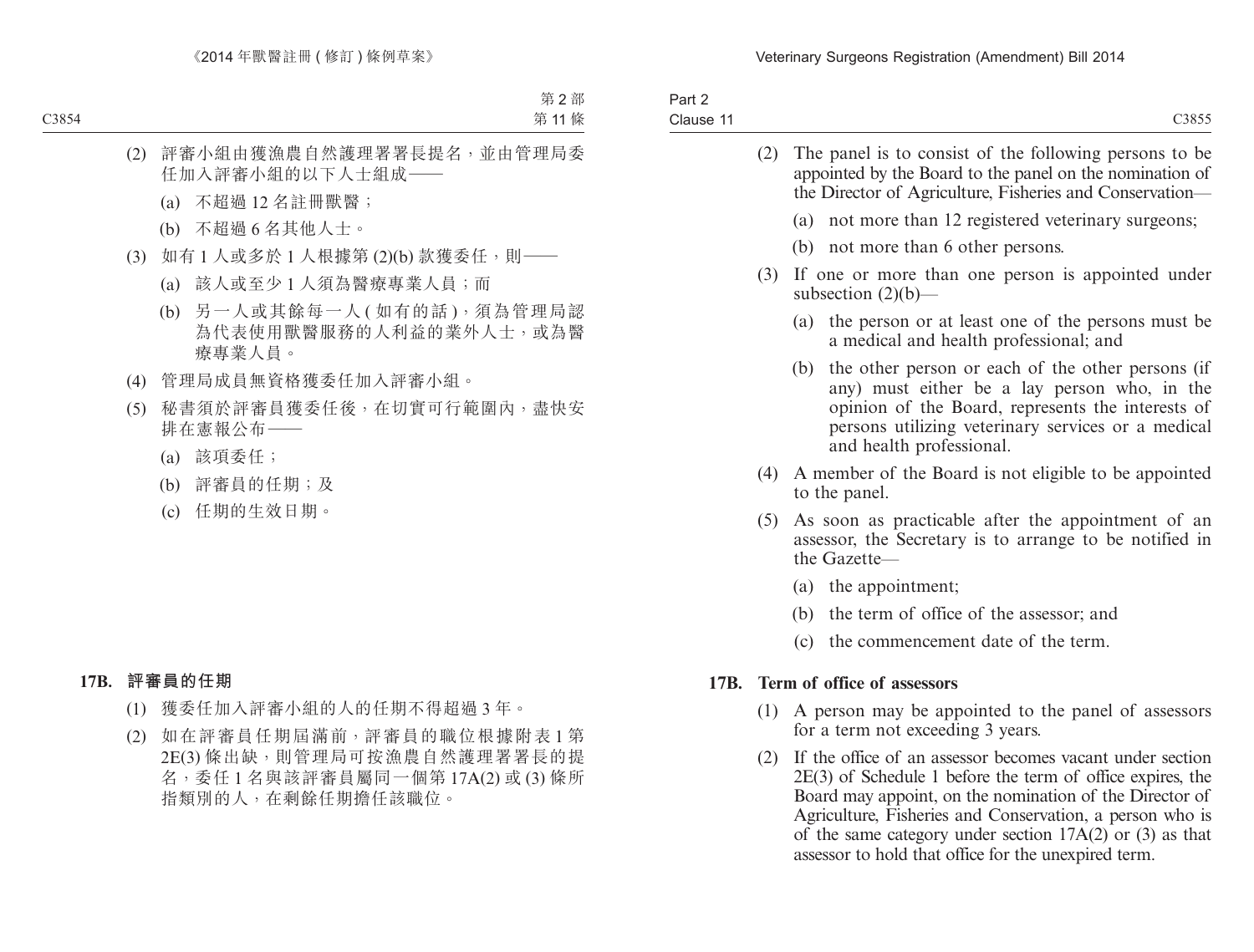| Part 2    |                    |
|-----------|--------------------|
| Clause 11 | C <sub>3</sub> 857 |

#### **17C. Establishment of preliminary investigation committee**

- (1) The Board may establish a preliminary investigation committee to consider whether a complaint alleging a disciplinary offence should be referred to an inquiry committee.
- (2) A preliminary investigation committee is to consist of the following persons appointed by the Board—
	- (a) 3 members of the Board, of whom—
		- (i) 2 members must be registered veterinary surgeons; and
		- (ii) 1 member must either be a lay person who, in the opinion of the Board, represents the interests of persons utilizing veterinary services or a medical and health professional; or
	- (b) 2 members of the Board and 1 assessor, of whom—
		- (i) 2 persons must be registered veterinary surgeons; and
		- (ii) 1 person must either be a lay person who, in the opinion of the Board, represents the interests of persons utilizing veterinary services or a medical and health professional.

### **17D. Referral of complaints by preliminary investigation committees**

- (1) On receipt of a complaint alleging a disciplinary offence, the Secretary must submit the complaint to a preliminary investigation committee.
- (2) The committee may request one or more of the following persons to provide information to facilitate the committee's consideration of the complaint—
	- (a) the complainant;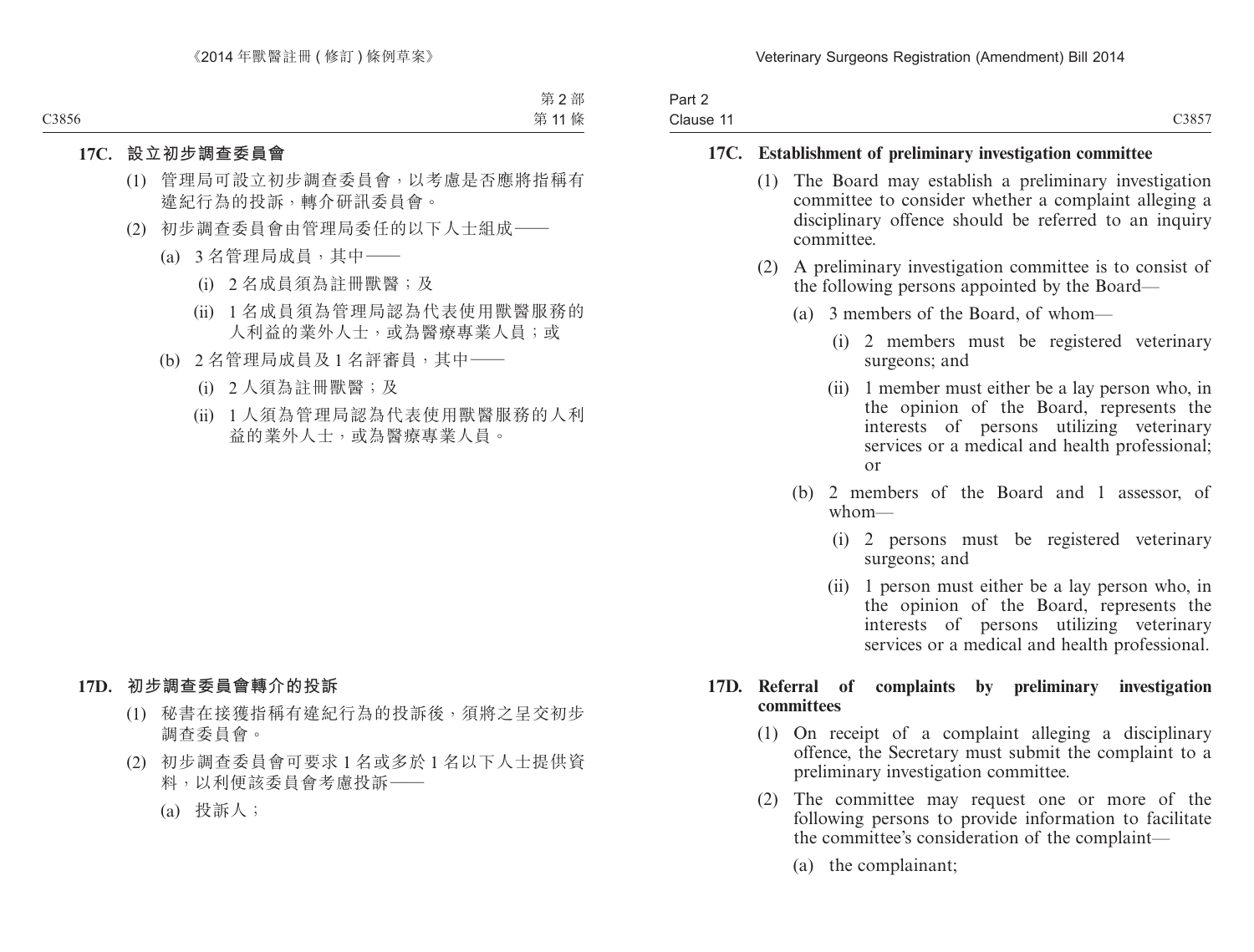| Part 2<br>Clause 12 |     |            |                   | C3859                                                                                                                                                                                                  |
|---------------------|-----|------------|-------------------|--------------------------------------------------------------------------------------------------------------------------------------------------------------------------------------------------------|
|                     |     |            | $(b)$ the         | registered veterinary<br>being<br>surgeon<br>complained of <i>(subject person)</i> ;                                                                                                                   |
|                     |     |            |                   | (c) any other person whom the committee considers<br>appropriate.                                                                                                                                      |
|                     |     | (3)        |                   | The committee may refer the complaint to an inquiry<br>committee.                                                                                                                                      |
|                     |     | (4)        |                   | If the committee refers the complaint to an inquiry<br>committee, the Secretary must, as soon as practicable,<br>send to the subject person—                                                           |
|                     |     |            |                   | (a) a notice of the referral; and                                                                                                                                                                      |
|                     |     |            |                   | (b) a statement of the substance of the complaint.                                                                                                                                                     |
|                     |     | (5)        | person.           | The notice and statement must be sent by prepaid<br>registered post to the last known address of the subject                                                                                           |
|                     |     | (6)        |                   | If the committee decides not to refer the complaint to<br>an inquiry committee, the Secretary must, as soon as<br>practicable, notify the complainant of the decision by<br>prepaid registered post.". |
| 12.                 |     |            |                   | Section 18 amended (inquiry committee and rules of conduct)                                                                                                                                            |
|                     | (1) |            | Section 18-       |                                                                                                                                                                                                        |
|                     |     |            |                   | Repeal subsection (1).                                                                                                                                                                                 |
|                     |     |            | $(2)$ Section 18- |                                                                                                                                                                                                        |
|                     |     | <b>Add</b> |                   |                                                                                                                                                                                                        |
|                     |     | " $(1A)$ " |                   | The Board may establish an inquiry committee to<br>consider a complaint referred to the committee under<br>section $17D(3)$ .                                                                          |
|                     |     | (1B)       |                   | The committee is to determine whether a registered<br>veterinary surgeon who is the subject of the complaint<br>has committed a disciplinary offence.                                                  |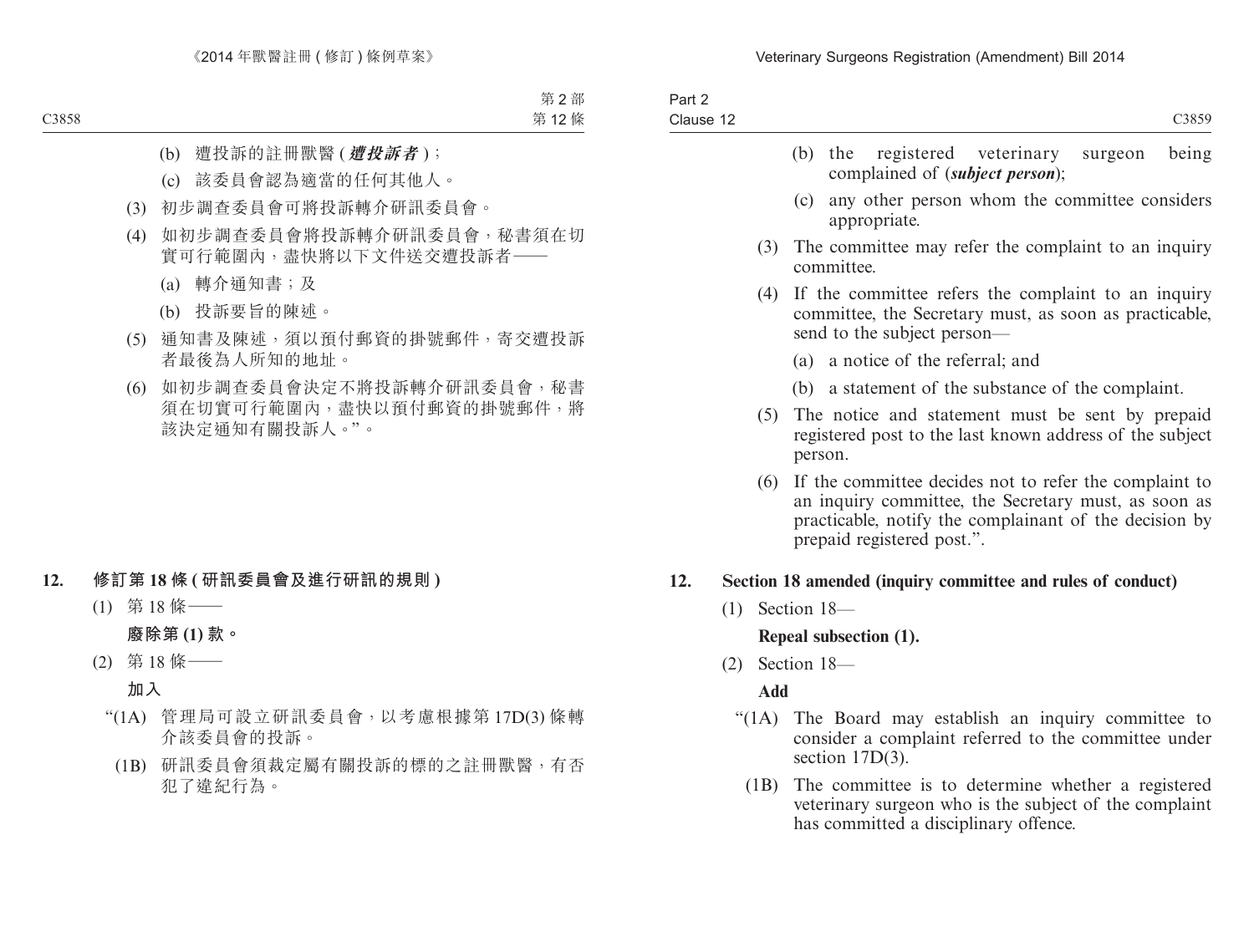| Part 2<br>Clause 12 |                   |      | C3861                                                                                                                                                                                                    |
|---------------------|-------------------|------|----------------------------------------------------------------------------------------------------------------------------------------------------------------------------------------------------------|
|                     |                   |      | (1C) The committee is to consist of the following persons<br>appointed by the Board—                                                                                                                     |
|                     | (a)               |      | 3 members of the Board, of whom—                                                                                                                                                                         |
|                     |                   |      | (i) 2 members must be registered veterinary<br>surgeons; and                                                                                                                                             |
|                     |                   | (ii) | 1 member must either be a lay person who, in<br>the opinion of the Board, represents the<br>interests of persons utilizing veterinary<br>services or a medical and health professional;<br>or            |
|                     | (b)               |      | 2 members of the Board and 1 assessor, of<br>$whom$ —                                                                                                                                                    |
|                     |                   | (i)  | 2 persons must be registered veterinary<br>surgeons; and                                                                                                                                                 |
|                     |                   | (ii) | 1 person must either be a lay person who, in<br>the opinion of the Board, represents the<br>interests of persons utilizing veterinary<br>medical<br>services or<br>and<br>health<br>a<br>professional.". |
|                     | $(3)$ Section 18- |      |                                                                                                                                                                                                          |
|                     |                   |      | Repeal subsection (2).                                                                                                                                                                                   |
| (4)                 |                   |      | Section 18(4), English text—                                                                                                                                                                             |
|                     | Repeal            |      |                                                                                                                                                                                                          |
|                     | "shall"           |      |                                                                                                                                                                                                          |
|                     | <b>Substitute</b> |      |                                                                                                                                                                                                          |
|                     | "must".           |      |                                                                                                                                                                                                          |
|                     |                   |      | $(5)$ Section 18(5), English text—                                                                                                                                                                       |
|                     | <b>Repeal</b>     |      |                                                                                                                                                                                                          |
|                     | "shall"           |      |                                                                                                                                                                                                          |
|                     | <b>Substitute</b> |      |                                                                                                                                                                                                          |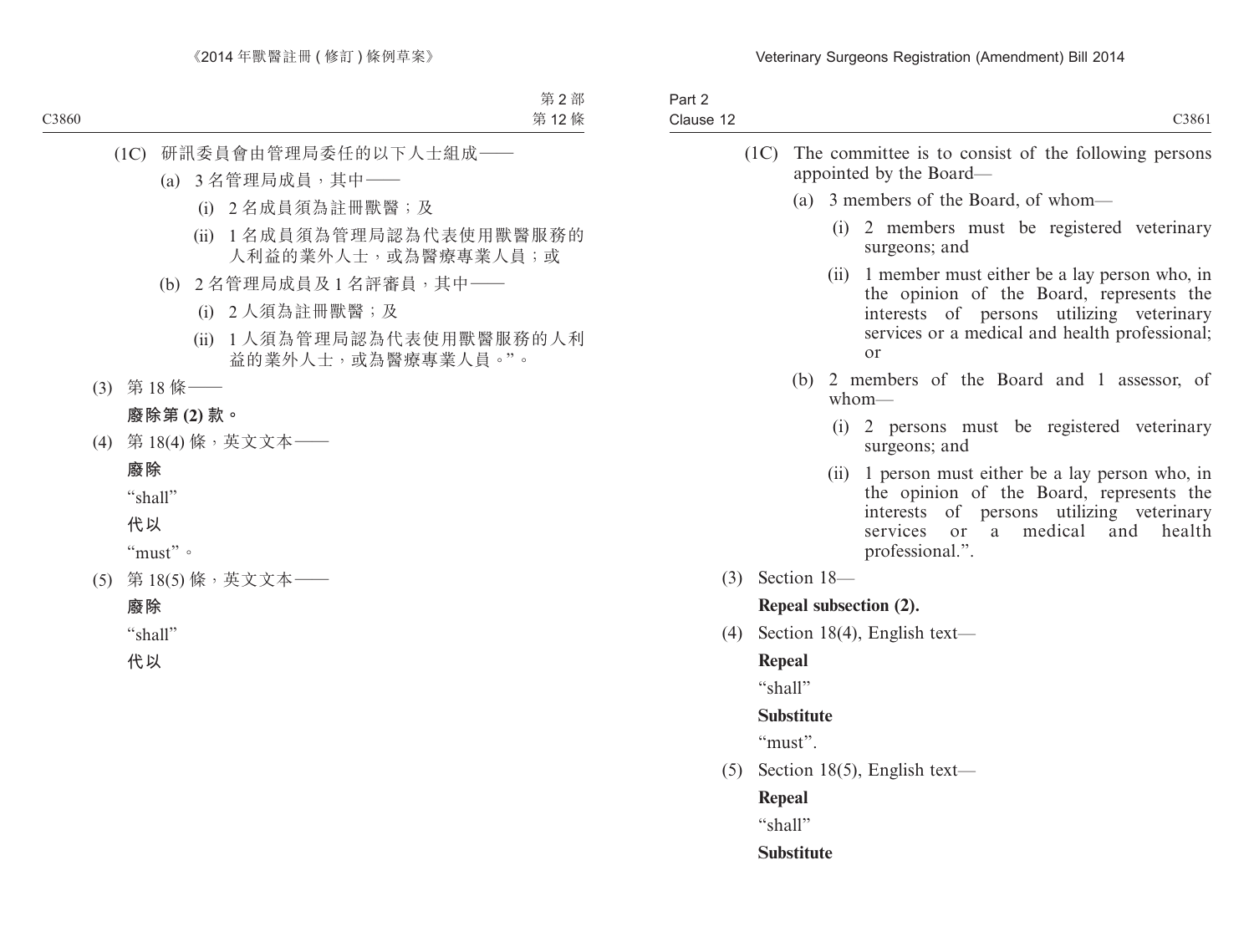| Part 2<br>Clause 12 |      | C3863                                                                           |
|---------------------|------|---------------------------------------------------------------------------------|
|                     |      | "must".                                                                         |
|                     |      | (6) Section $18(5)$ —                                                           |
|                     |      | <b>Repeal</b>                                                                   |
|                     |      | "subsection (2)"                                                                |
|                     |      | <b>Substitute</b>                                                               |
|                     |      | "section $17D(4)$ ".                                                            |
|                     |      | $(7)$ Section 18(6), English text—                                              |
|                     |      | Repeal                                                                          |
|                     |      | "shall be entitled"                                                             |
|                     |      | <b>Substitute</b>                                                               |
|                     |      | "is entitled".                                                                  |
|                     | (8)  | Section 18(6), English text—                                                    |
|                     |      | <b>Repeal</b>                                                                   |
|                     |      | "shall be provided"                                                             |
|                     |      | <b>Substitute</b>                                                               |
|                     |      | "must be provided".                                                             |
|                     |      | (9) Section 18(8)(a), English text—                                             |
|                     |      | <b>Repeal</b>                                                                   |
|                     |      | "shall not be required to inquire whether he"                                   |
|                     |      | <b>Substitute</b>                                                               |
|                     |      | "must not be required to inquire whether the registered<br>veterinary surgeon". |
|                     | (10) | Section 18(10), English text-                                                   |
|                     |      | <b>Repeal</b>                                                                   |
|                     |      | "shall" (wherever appearing)                                                    |
|                     |      | <b>Substitute</b>                                                               |
|                     |      | " $must$ ".                                                                     |
|                     |      |                                                                                 |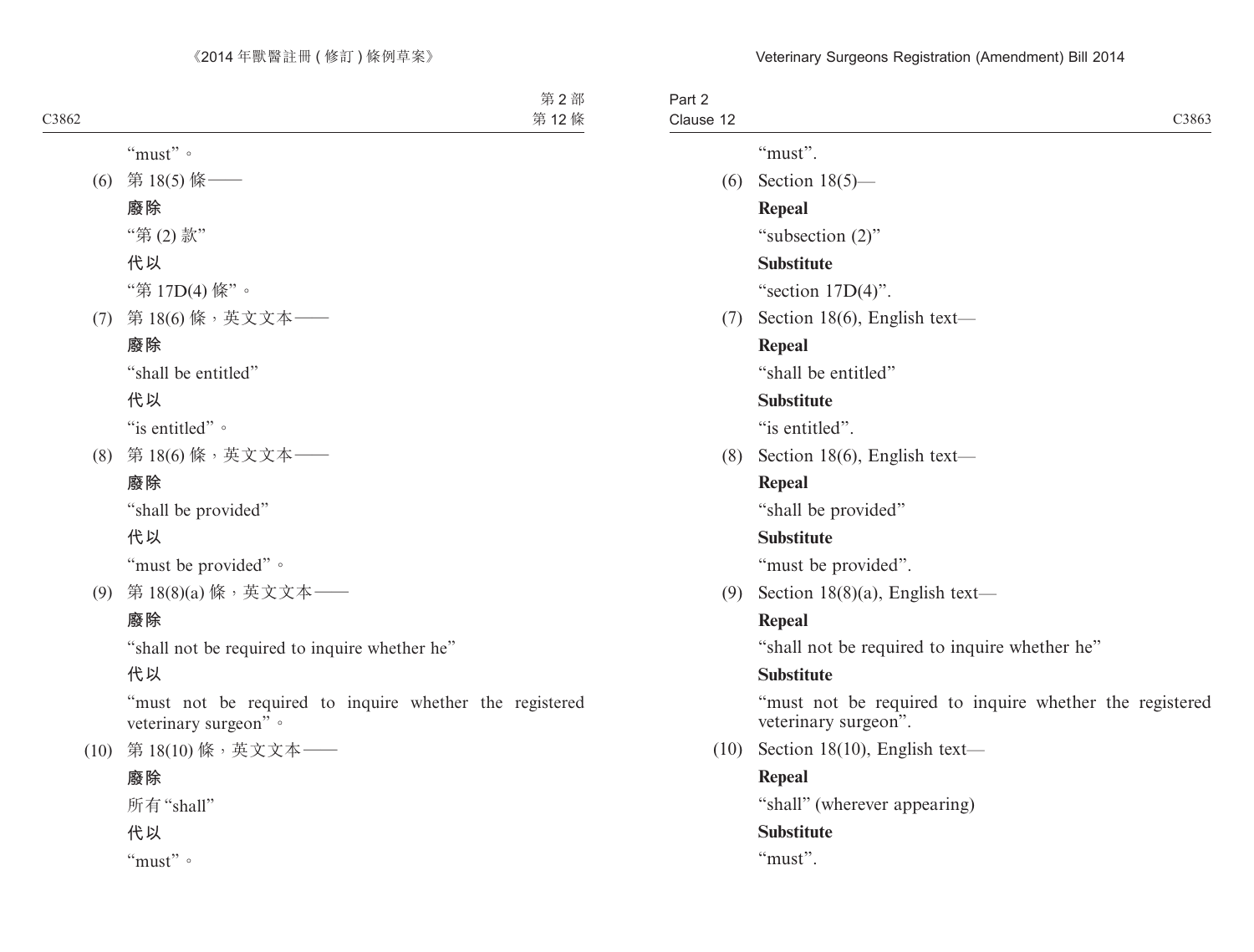Part 2 Clause 13 C3865

### **13. Section 28 amended (regulations)**

(1) Section 28(1), Chinese text—

#### **Repeal**

"食物及衞生局".

(2) After section 28(1)—

#### **Add**

- "(1A) Without limiting subsection (1), the Secretary for Food and Health may by regulation provide for matters concerning an election of members to the Board, including—
	- (a) the date, time and place and the procedure, of the election;
	- (b) matters concerning the qualification or disqualification of the electors of the election;
	- (c) matters concerning the qualification, disqualification or nomination of the candidates of the election;
	- (d) the appointment of persons to assist in the holding of the election;
	- (e) the particulars of the voting or vote counting system of the election;
	- (f) the determination, notification or questioning of election results; and
	- (g) other matters concerning the election.".

#### **14. Section 29 amended (exemptions)**

Section 29(2), Chinese text—

#### **Repeal**

"食物及衞生局".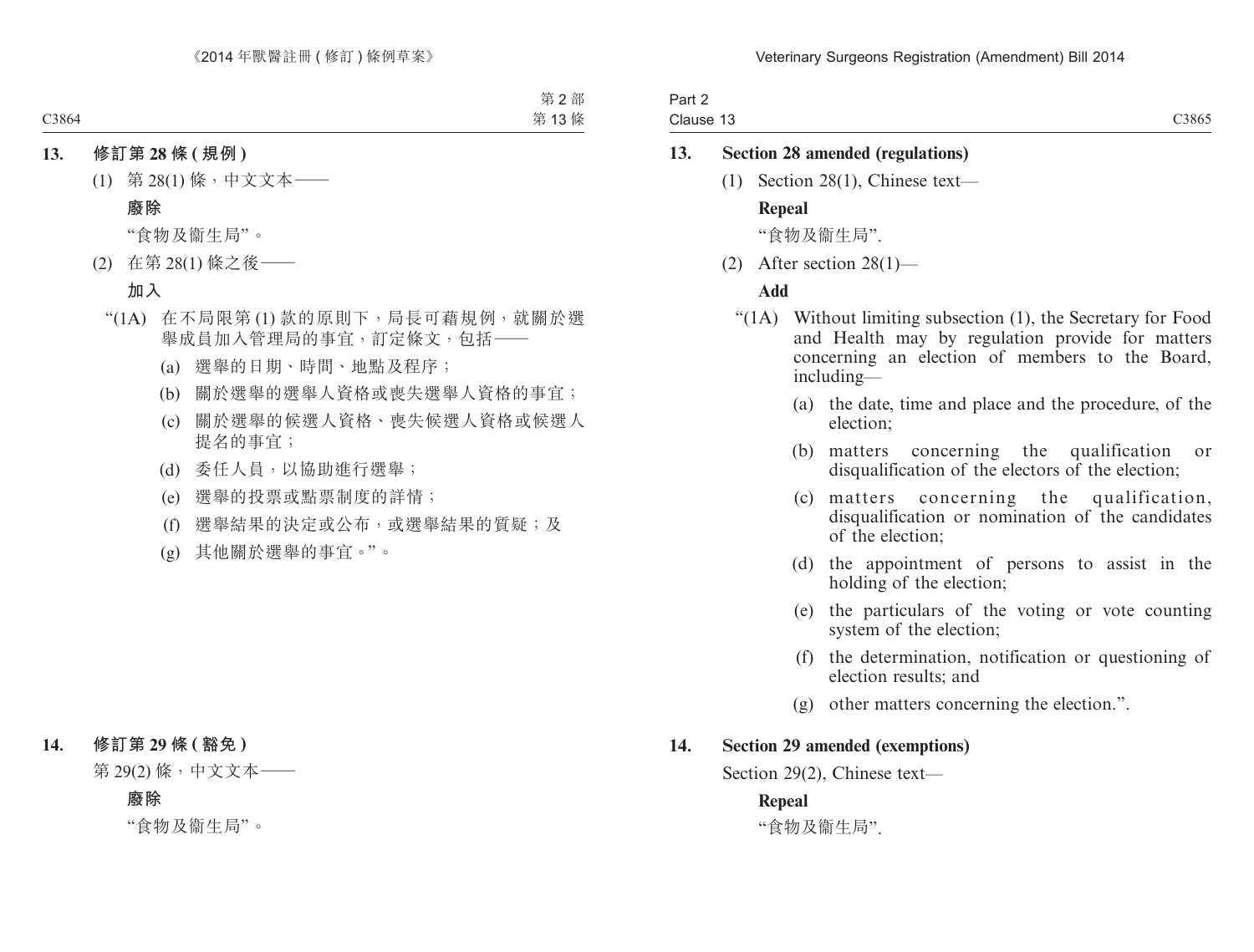| Part 2    |                   |
|-----------|-------------------|
| Clause 15 | C386 <sup>-</sup> |
|           |                   |

**15. Section 30 repealed (transitional)** Section 30—

**Repeal the section.**

- **16. Schedule 1 amended (provisions as respects the Board and its members)**
	- (1) Schedule 1—
		- **Repeal**

"[ss. 4 & 28]"

### **Substitute**

"[ss. 3C, 3D, 3E, 4, 17B & 28]".

(2) Schedule 1—

## **Repeal sections 1 and 2.**

(3) Schedule 1, before section 3— **Add**

# "**2A. Resignation**

- (1) A person holding the office of the Chairperson or an appointed member may, by notice in writing to the Secretary for Food and Health, resign from the office.
- (2) A person holding the office of an elected member or an assessor may, by notice in writing to the Chairperson, resign from the office.
- (3) A resignation under this section takes effect on the date specified in the notice given to the Secretary for Food and Health or the Chairperson or, if a date is not so specified, on the date on which the Secretary for Food and Health or the Chairperson receives the notice.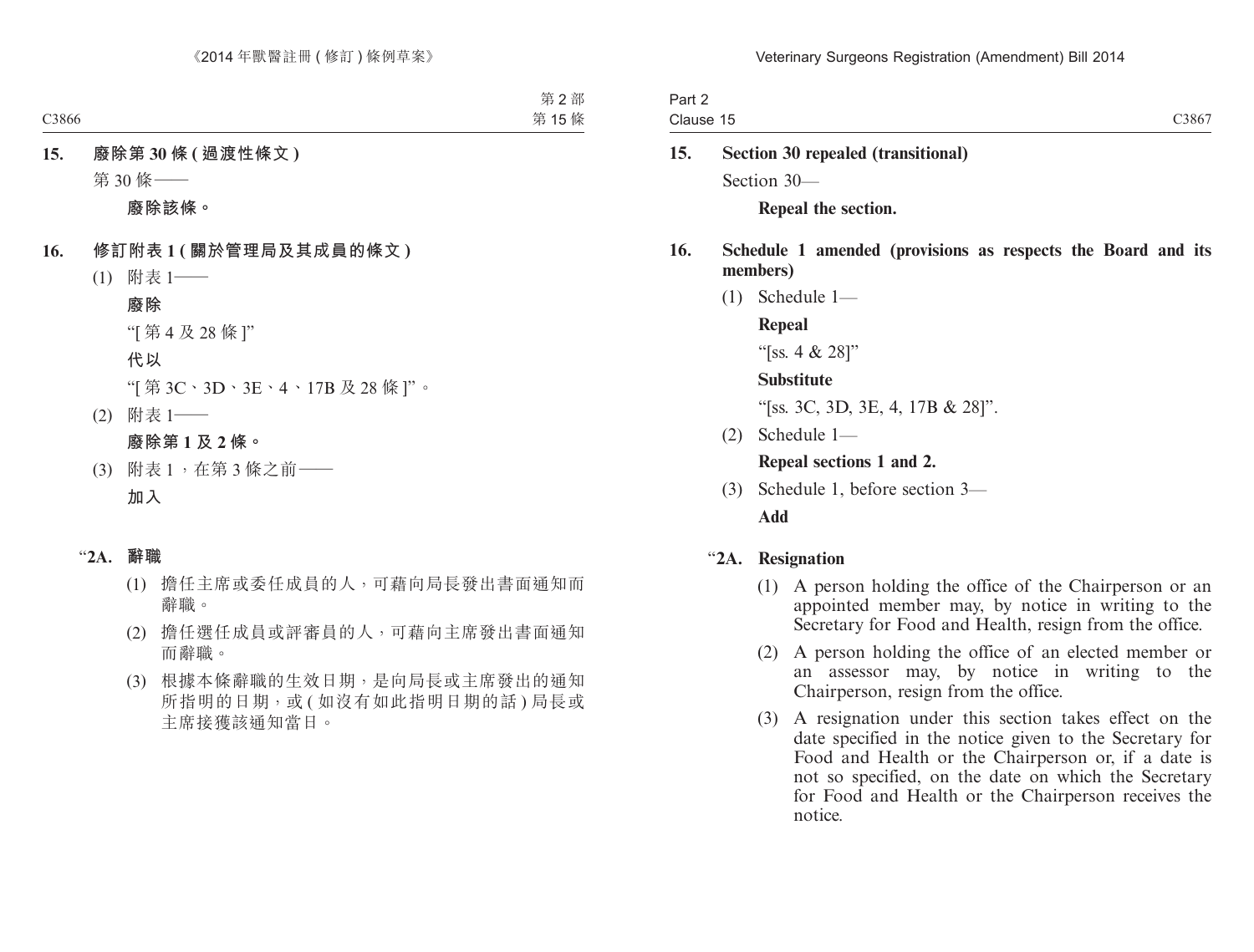| Part 2<br>Clause 16 | C3869 |
|---------------------|-------|
|                     |       |

#### **2B. Office of Chairperson declared to be vacant by Secretary for Food and Health**

- (1) The Secretary for Food and Health must declare, by notice published in the Gazette, that the office of the Chairperson becomes vacant if—
	- (a) the Chairperson dies;
	- (b) the Chairperson resigns under section 2A(1) of this Schedule;
	- (c) (if the Chairperson is a registered veterinary surgeon) an order under section 19 is in force in respect of the Chairperson;
	- (d) the Chairperson—
		- (i) is an undischarged bankrupt; or
		- (ii) has entered into a voluntary arrangement within the meaning of the Bankruptcy Ordinance (Cap. 6) with his or her creditors which is still in force;
	- (e) the Chairperson is sentenced to imprisonment for a term exceeding 3 months; or
	- (f) the Secretary for Food and Health is satisfied that the Chairperson is unable or unfit to perform the duties and exercise the powers of a Chairperson because of physical or mental illness or any other reason.
- (2) For subsection  $(1)(e)$ , it does not matter—
	- (a) whether the Chairperson is sentenced in Hong Kong or in any other place;
	- (b) whether the sentence is suspended or not; and
	- (c) what name the imprisonment is called.
- (3) The office of the Chairperson becomes vacant on the date on which the notice is published in the Gazette under subsection (1).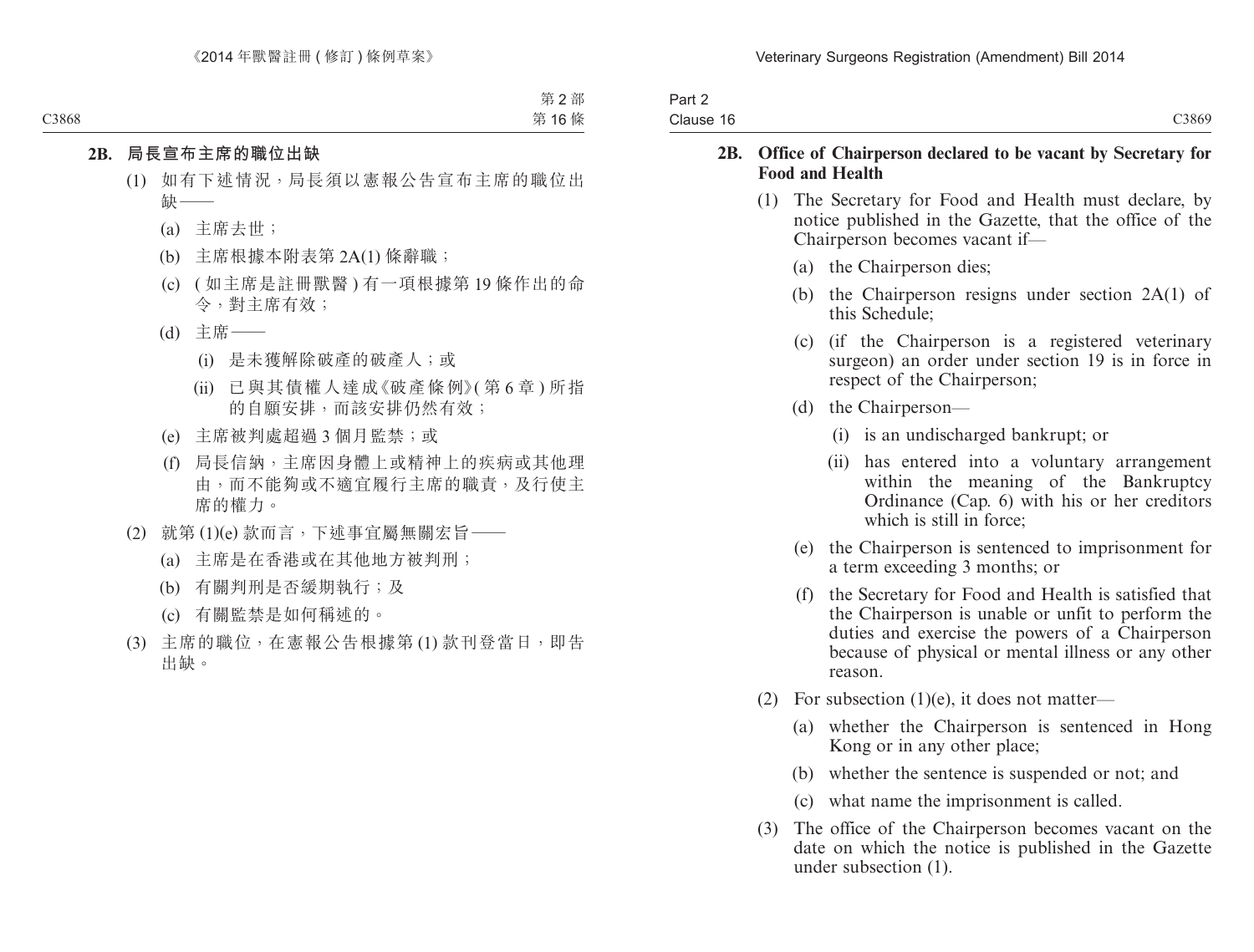| Part 2    |       |
|-----------|-------|
| Clause 16 | C3871 |

#### **2C. Office of appointed member declared to be vacant by Secretary for Food and Health**

- (1) The Secretary for Food and Health must declare, by notice published in the Gazette, that the office of an appointed member becomes vacant if—
	- (a) the appointed member dies;
	- (b) the appointed member resigns under section 2A(1) of this Schedule;
	- (c) (if the appointed member is a registered veterinary surgeon) an order under section 19 is in force in respect of the appointed member;
	- (d) (if the appointed member is appointed under section  $3\overline{A}(1)(b)$  being a person of a category under section  $3A(2)$ ) the appointed member ceases to be of that category;
	- (e) the appointed member—
		- (i) is an undischarged bankrupt; or
		- (ii) has entered into a voluntary arrangement within the meaning of the Bankruptcy Ordinance (Cap. 6) with his or her creditors which is still in force:
	- (f) the appointed member is sentenced to imprisonment for a term exceeding 3 months; or
	- (g) the Secretary for Food and Health is satisfied that the appointed member is unable or unfit to perform the duties and exercise the powers of a member because of physical or mental illness or any other reason.
- (2) For subsection  $(1)(f)$ , it does not matter—
	- (a) whether the appointed member is sentenced in Hong Kong or in any other place;
	- (b) whether the sentence is suspended or not; and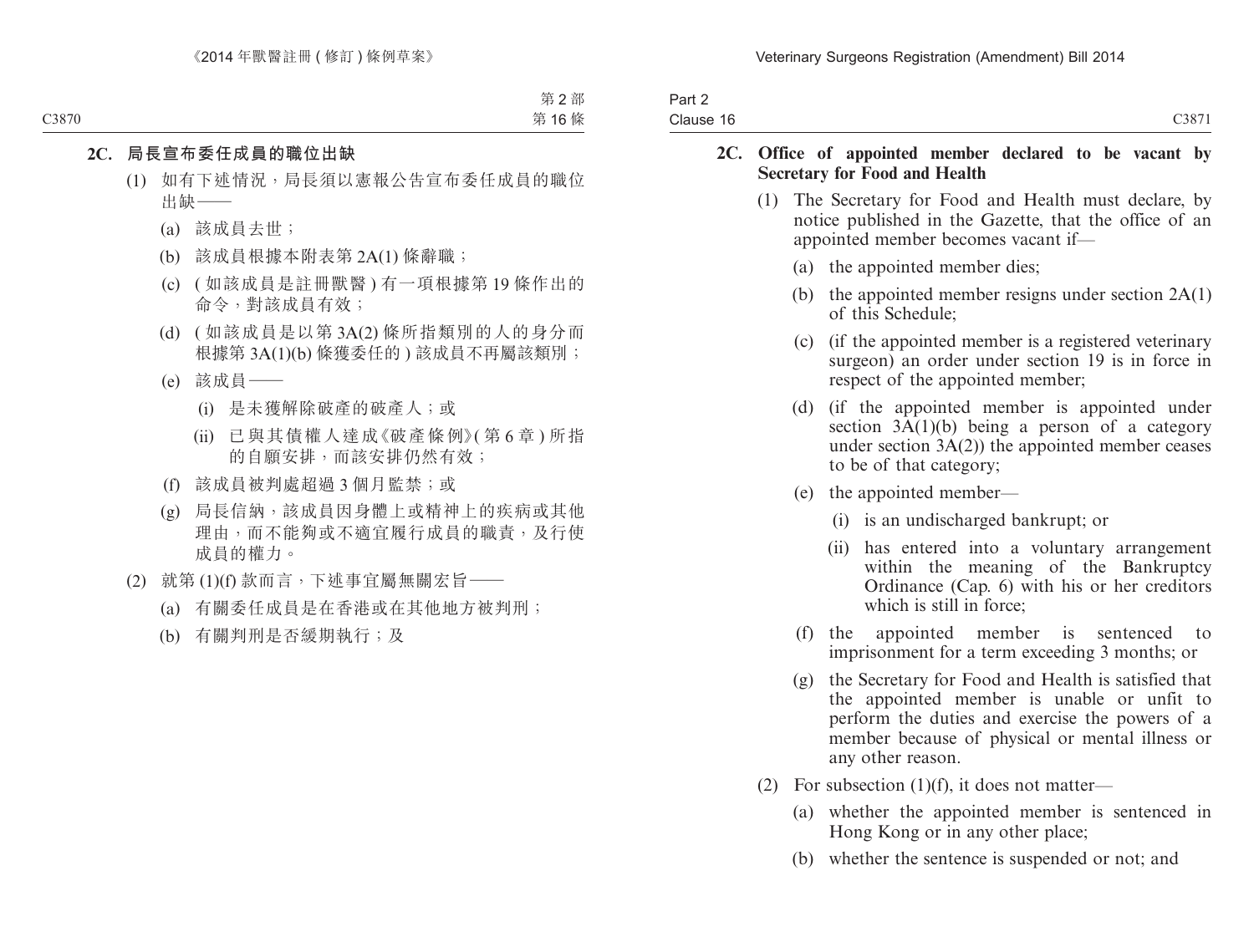| Part 2    |  |
|-----------|--|
| Clause 16 |  |

- (c) what name the imprisonment is called.
- (3) The office of an appointed member becomes vacant on the date on which the notice is published in the Gazette under subsection (1).

### **2D. Office of elected member declared to be vacant by the Board**

- (1) The Board must declare, by notice published in the Gazette, that the office of an elected member becomes vacant if, after the elected member was declared under the Election Regulation as being elected in an election—
	- (a) the elected member dies;
	- (b) the elected member resigns under section 2A(2) of this Schedule;
	- (c) an order under section 19 is in force in respect of the elected member;
	- (d) the elected member ceases to be a registered veterinary surgeon;
	- (e) the elected member—
		- (i) is an undischarged bankrupt; or
		- (ii) has entered into a voluntary arrangement within the meaning of the Bankruptcy Ordinance (Cap. 6) with his or her creditors which is still in force;
	- (f) the elected member is sentenced to imprisonment for a term exceeding 3 months; or
	- (g) the Board is satisfied that the elected member is unable or unfit to perform the duties and exercise the powers of a member because of physical or mental illness.
- (2) For subsection (1)(f), it does not matter—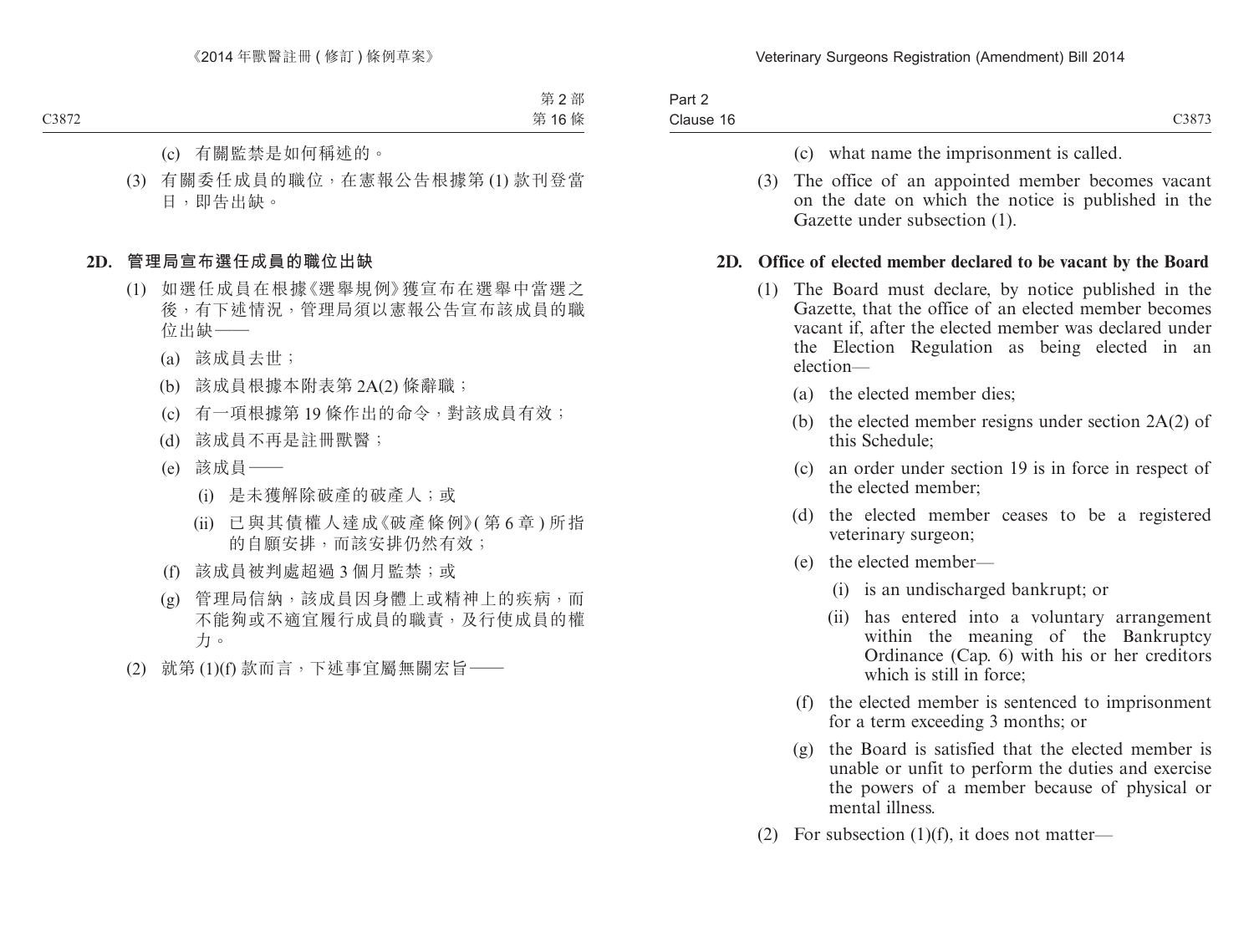| Part 2    |       |
|-----------|-------|
| Clause 16 | C3875 |

- (a) whether the elected member is sentenced in Hong Kong or in any other place;
- (b) whether the sentence is suspended or not; and
- (c) what name the imprisonment is called.
- (3) The office of an elected member becomes vacant on the date on which the notice is published in the Gazette under subsection (1).

#### **2E. Office of assessor declared to be vacant by the Board**

- (1) The Board must declare, by notice published in the Gazette, that the office of an assessor becomes vacant if—
	- (a) the assessor dies;
	- (b) the assessor resigns under section  $2A(2)$  of this Schedule;
	- (c) (if the assessor is a registered veterinary surgeon) an order under section 19 is in force in respect of the assessor;
	- (d) (if the assessor is appointed under section  $17A(2)(b)$ being a person of a category under section  $17A(3)$ ) the assessor ceases to be of that category;
	- (e) the assessor—
		- (i) is an undischarged bankrupt; or
		- (ii) has entered into a voluntary arrangement within the meaning of the Bankruptcy Ordinance (Cap. 6) with his or her creditors which is still in force;
	- (f) the assessor is sentenced to imprisonment for a term exceeding 3 months; or
	- (g) the Board is satisfied that the assessor is unable or unfit to perform the duties and exercise the powers of an assessor because of physical or mental illness or any other reason.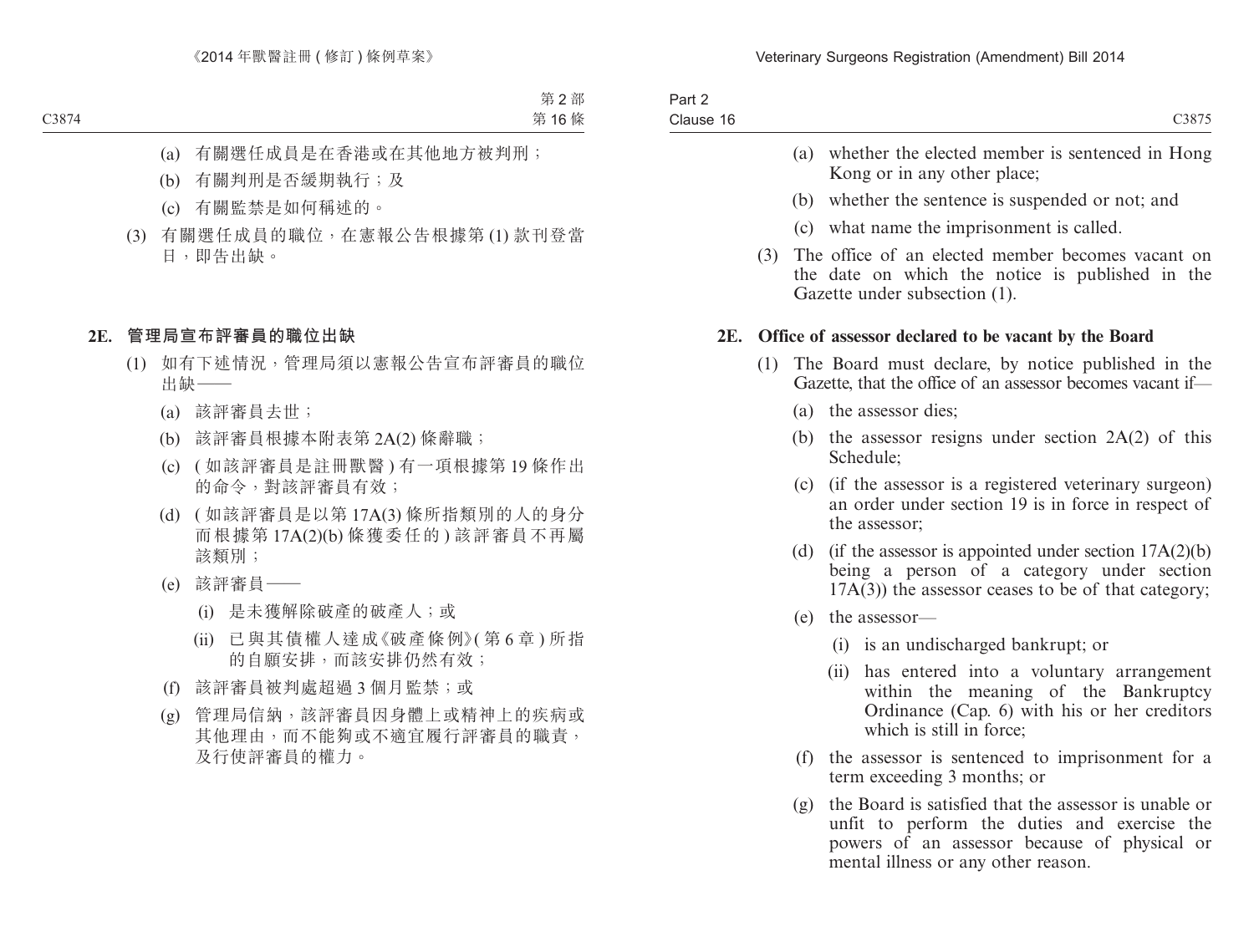| Part 2<br>Clause 16 | C3877                                                                                                                                        |
|---------------------|----------------------------------------------------------------------------------------------------------------------------------------------|
|                     | (2)<br>For subsection $(1)(f)$ , it does not matter—                                                                                         |
|                     | (a)<br>whether the assessor is sentenced in Hong Kong<br>or in any other place;                                                              |
|                     | whether the sentence is suspended or not; and<br>(b)                                                                                         |
|                     | (c) what name the imprisonment is called.                                                                                                    |
|                     | (3)<br>The office of an assessor becomes vacant on the date<br>on which the notice is published in the Gazette under<br>subsection $(1)$ .". |
| (4)                 | Schedule 1, section 3-                                                                                                                       |
|                     | Repeal everything before subsection (2)                                                                                                      |
|                     | <b>Substitute</b>                                                                                                                            |
| $\mathbf{43.}$      | <b>Procedures of meetings</b>                                                                                                                |
|                     | (1)<br>The Chairperson may appoint the time and place for<br>the Board to meet.".                                                            |
| (5)                 | Schedule 1, English text, section $3(2)$ —                                                                                                   |
|                     | Repeal                                                                                                                                       |
|                     | "shall"                                                                                                                                      |
|                     | <b>Substitute</b>                                                                                                                            |
|                     | "must".                                                                                                                                      |
| (6)                 | Schedule 1, English text, section $3(3)$ —                                                                                                   |
|                     | Repeal                                                                                                                                       |
|                     | "shall"                                                                                                                                      |
|                     | <b>Substitute</b>                                                                                                                            |
|                     | "is to".                                                                                                                                     |
| (7)                 | Schedule 1, English text, section $3(4)$ —                                                                                                   |
|                     | Repeal                                                                                                                                       |
|                     | "shall"                                                                                                                                      |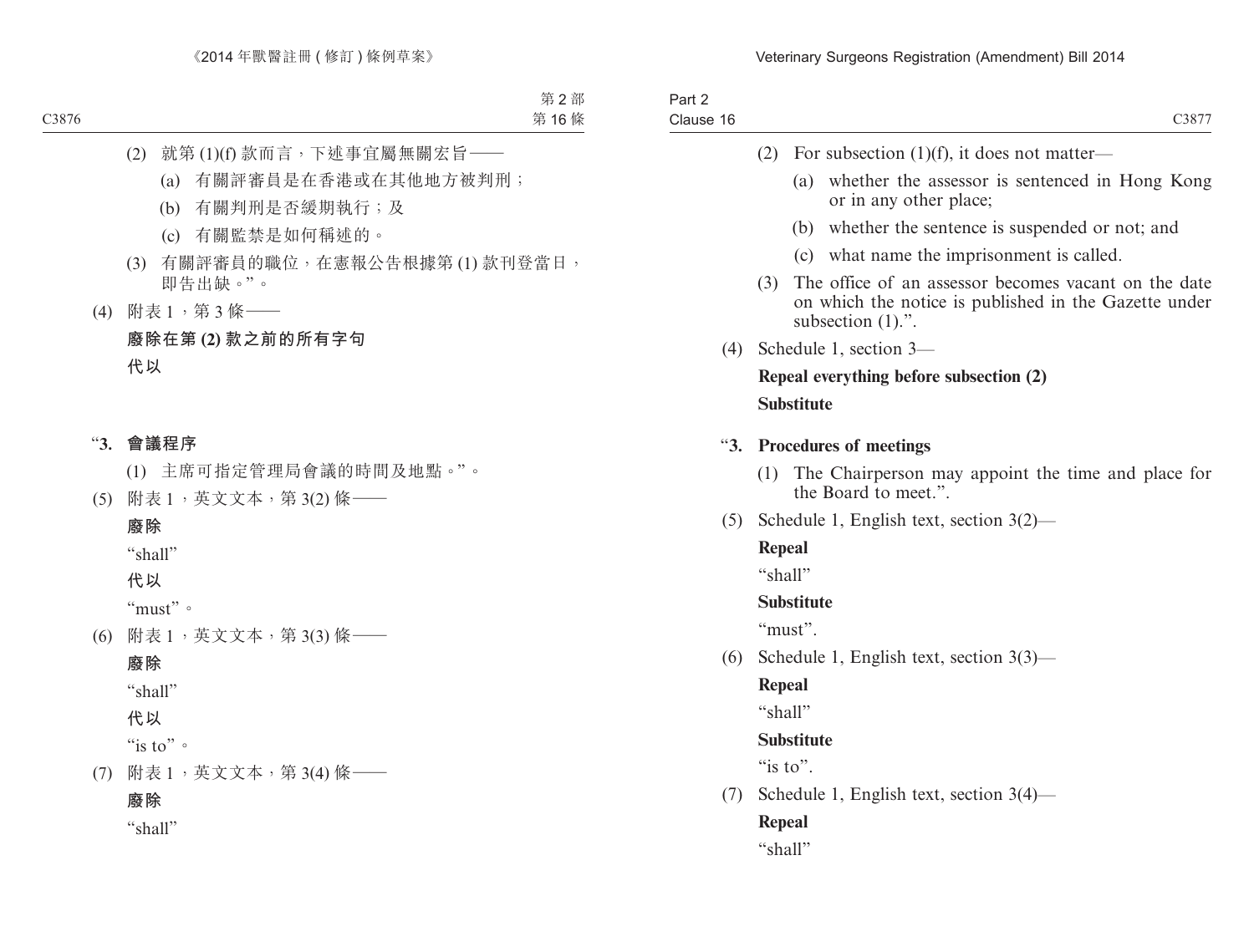| Part 2    |                                                    |       |
|-----------|----------------------------------------------------|-------|
| Clause 16 |                                                    | C3879 |
|           | <b>Substitute</b>                                  |       |
|           | "must".                                            |       |
| (8)       | Schedule 1, English text, section $3(6)$ —         |       |
|           | <b>Repeal</b>                                      |       |
|           | "shall"                                            |       |
|           | <b>Substitute</b>                                  |       |
|           | "must".                                            |       |
| (9)       | Schedule 1, Chinese text, section 3(6)—            |       |
|           | <b>Repeal</b>                                      |       |
|           | "食物及衞生局".                                          |       |
| (10)      | Schedule 1, section 4-                             |       |
|           | <b>Repeal</b>                                      |       |
|           | everything before "The Board"                      |       |
|           | <b>Substitute</b>                                  |       |
| 4.        | Transaction of business by circulation of papers". |       |
| (11)      | Schedule 1, English text, section 4—               |       |
|           | Repeal                                             |       |
|           | "shall be"                                         |       |
|           | <b>Substitute</b>                                  |       |
|           | $\mathscr{C}_1$ is".                               |       |
| (12)      | Schedule 1, section 5-                             |       |
|           | <b>Repeal</b>                                      |       |
|           | everything before "A certificate"                  |       |
|           | <b>Substitute</b>                                  |       |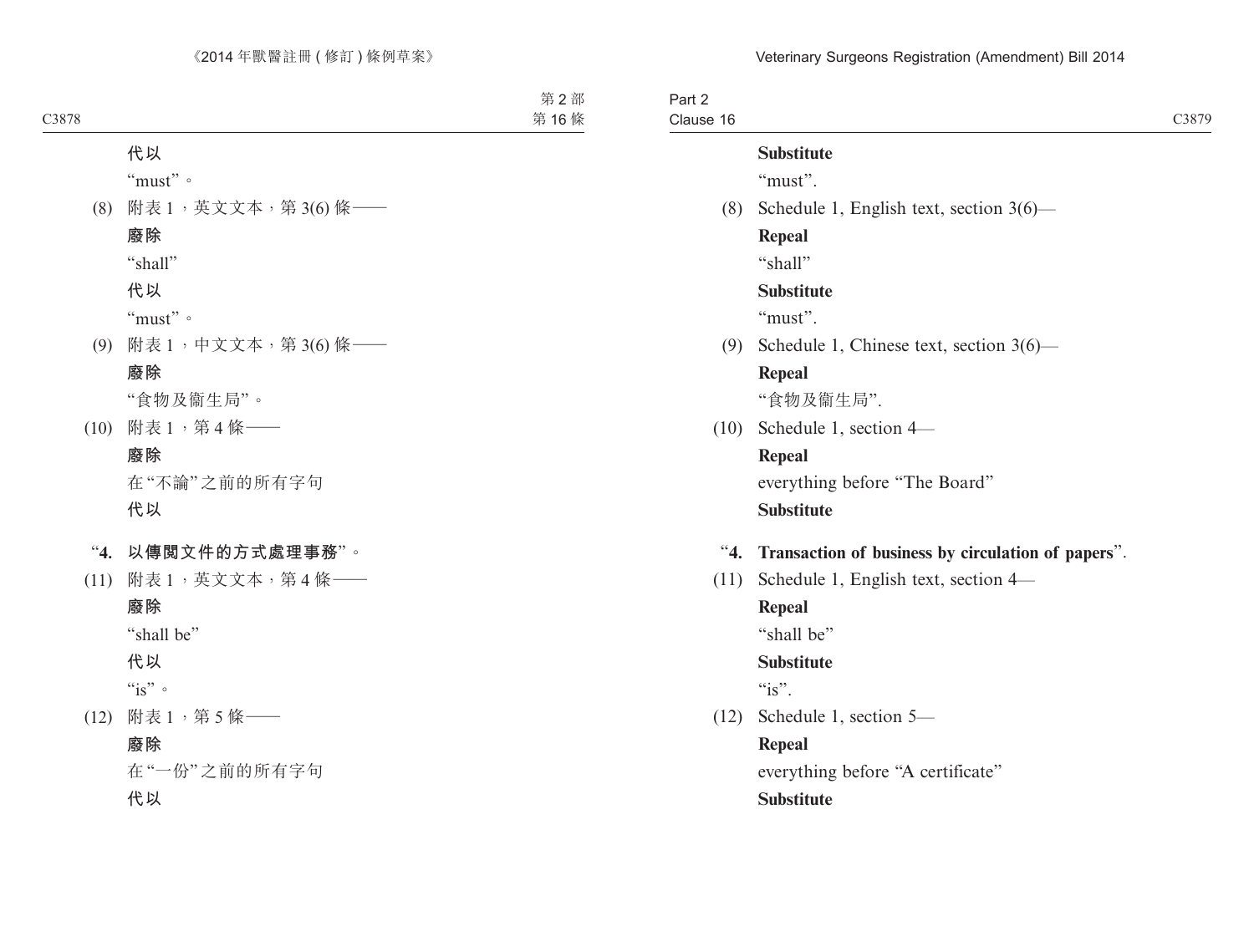| Part 2    |                                                               |
|-----------|---------------------------------------------------------------|
| Clause 16 | C3881                                                         |
|           | "5. Certificates signed by Secretary".                        |
| (13)      | Schedule 1, English text, section 5—                          |
|           | <b>Repeal</b>                                                 |
|           | "shall be"                                                    |
|           | <b>Substitute</b>                                             |
|           | $\degree$ is".                                                |
|           | $(14)$ Schedule 1, section 6—                                 |
|           | Repeal                                                        |
|           | everything before "Every"                                     |
|           | <b>Substitute</b>                                             |
|           | "6. Instruments made or issued by or on behalf of the Board". |
| (15)      | Schedule 1, English text, section $6-$                        |
|           | Repeal                                                        |
|           |                                                               |

"shall"

# **Substitute**

"must".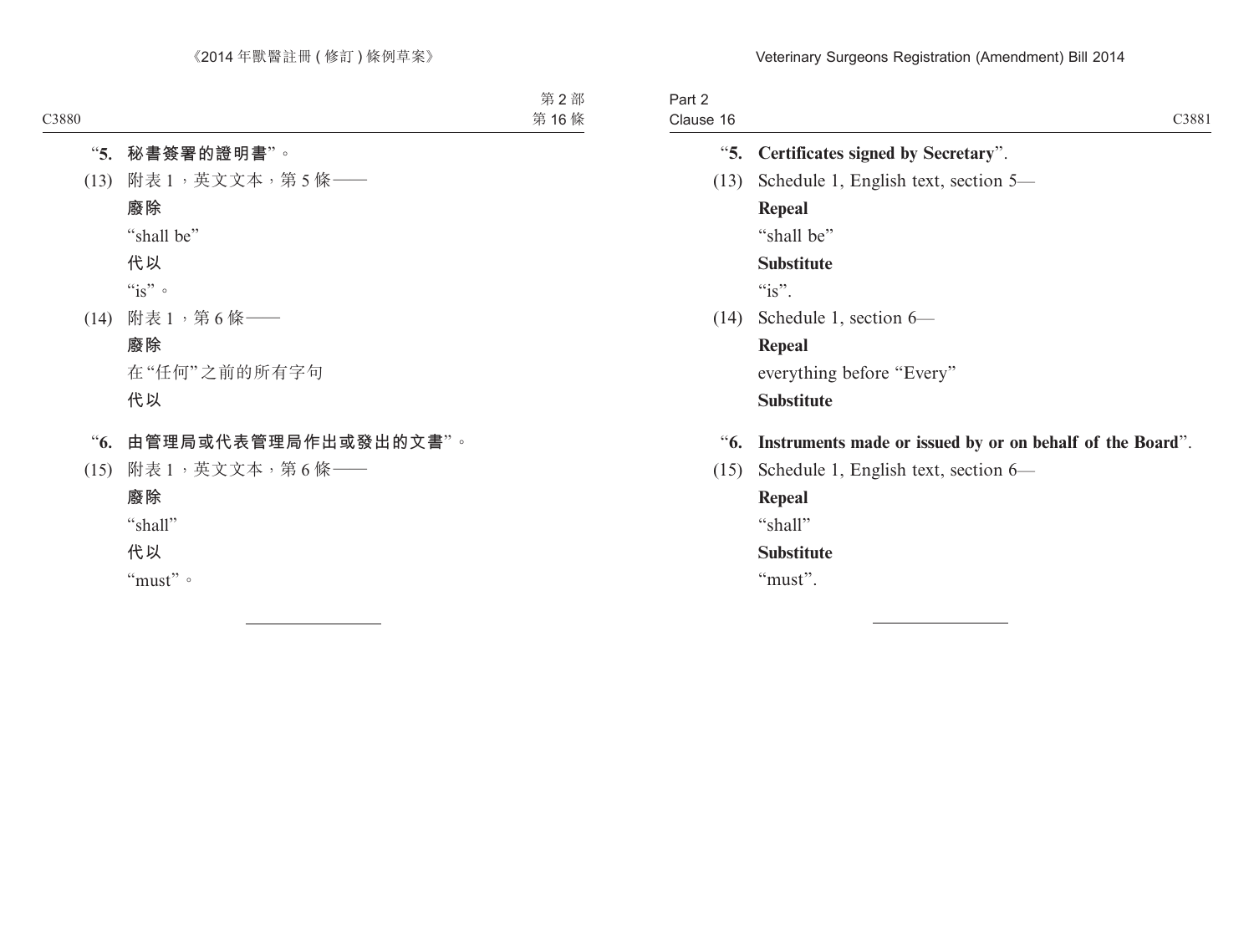# **Part 3**

# **Savings and Transitional Provisions**

### **17. Interpretation**

In this Part—

- *amended Ordinance* (《經修訂條例》) means the Veterinary Surgeons Registration Ordinance (Cap. 529) as amended by this Ordinance;
- *Board* (管理局) has the meaning given by section 3 of the preamended Ordinance;
- *commencement date* (生效日期) means the commencement date of this Part;
- *new inquiry committee* (新研訊委員會) means an inquiry committee established under section 18(1A) of the amended Ordinance;
- *old inquiry committee* (舊研訊委員會) means an inquiry committee established under section 18(1) of the preamended Ordinance;
- *pre-amended Ordinance* (《原有條例》) means the Veterinary Surgeons Registration Ordinance (Cap. 529) as in force immediately before the commencement date;
- *preliminary investigation committee* (初步調查委員會) means a preliminary investigation committee established under section 17C(1) of the amended Ordinance.

## **18. Complaints not yet referred to the Board under section 17(3) of pre-amended Ordinance**

A complaint alleging a disciplinary offence is to be dealt with by a preliminary investigation committee under section 17D of the amended Ordinance as if it were a complaint submitted to the committee under section 17D(1) of that Ordinance if, before the commencement date—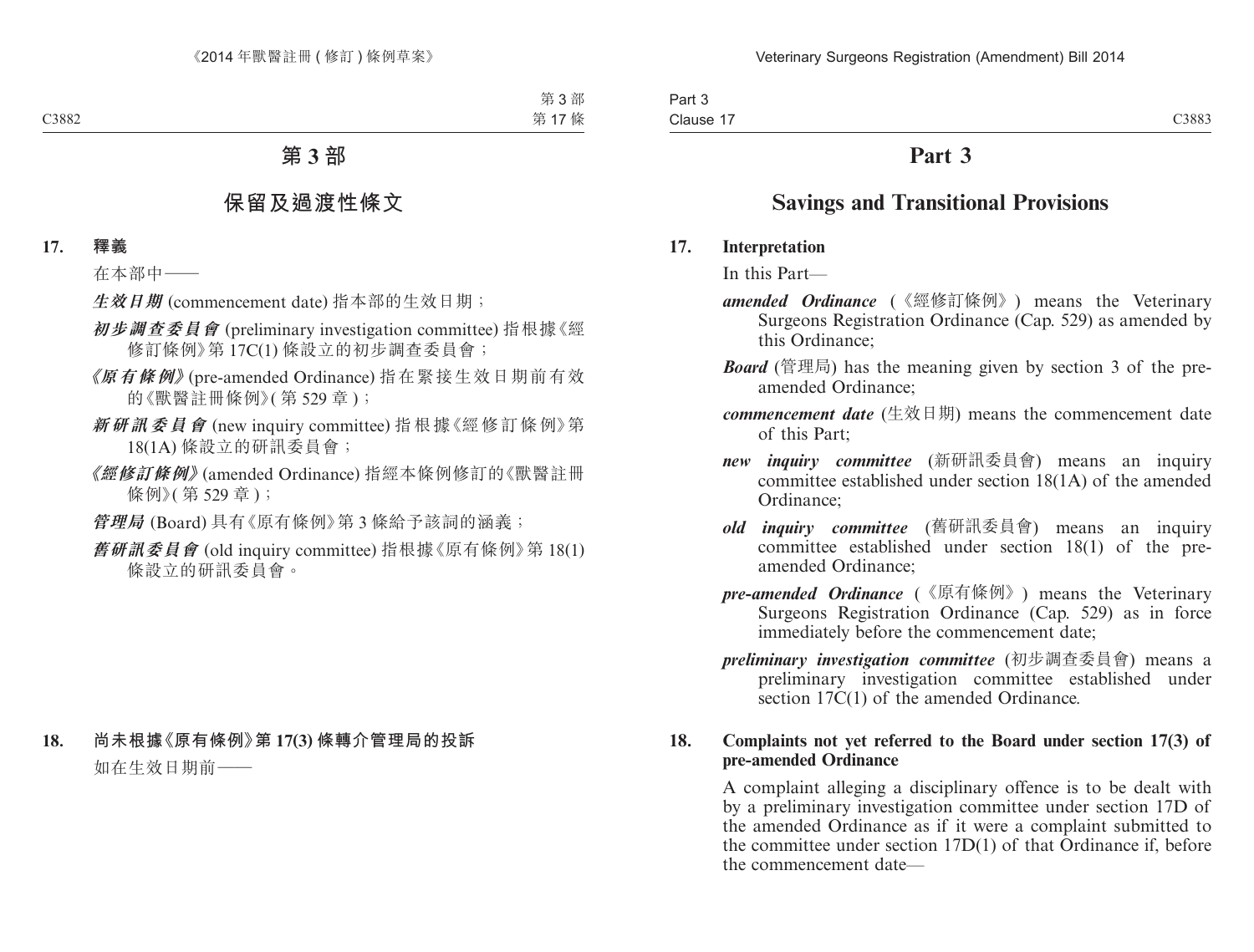| Clause 19 | C <sub>3</sub> 885 |
|-----------|--------------------|

- (a) the complaint was submitted to 2 members of the Board under section 17(3) of the pre-amended Ordinance; and
- (b) those members had not yet made a determination for the complaint under that section.

### **19. Complaints referred to the Board under section 17(3) of preamended Ordinance**

A complaint alleging a disciplinary offence is to be dealt with by a new inquiry committee as if it were a complaint referred to the committee under section 17D(3) of the amended Ordinance if, before the commencement date—

- (a) the complaint was referred to the Board under section 17(3) of the pre-amended Ordinance; and
- (b) the Board had not yet referred the complaint to an old inquiry committee.

## **20. Complaints referred to old inquiry committee under section 18(1) of pre-amended Ordinance**

A complaint alleging a disciplinary offence is to be dealt with by a new inquiry committee under section 18 of the amended Ordinance if, before the commencement date, the complaint—

- (a) was referred to an old inquiry committee under section 18(1) of the pre-amended Ordinance; and
- (b) remained pending on that date.

## **21. New inquiry committee to make disciplinary order for old inquiry committee's finding**

If, before the commencement date, an old inquiry committee—

(a) found that a registered veterinary surgeon had committed a disciplinary offence; and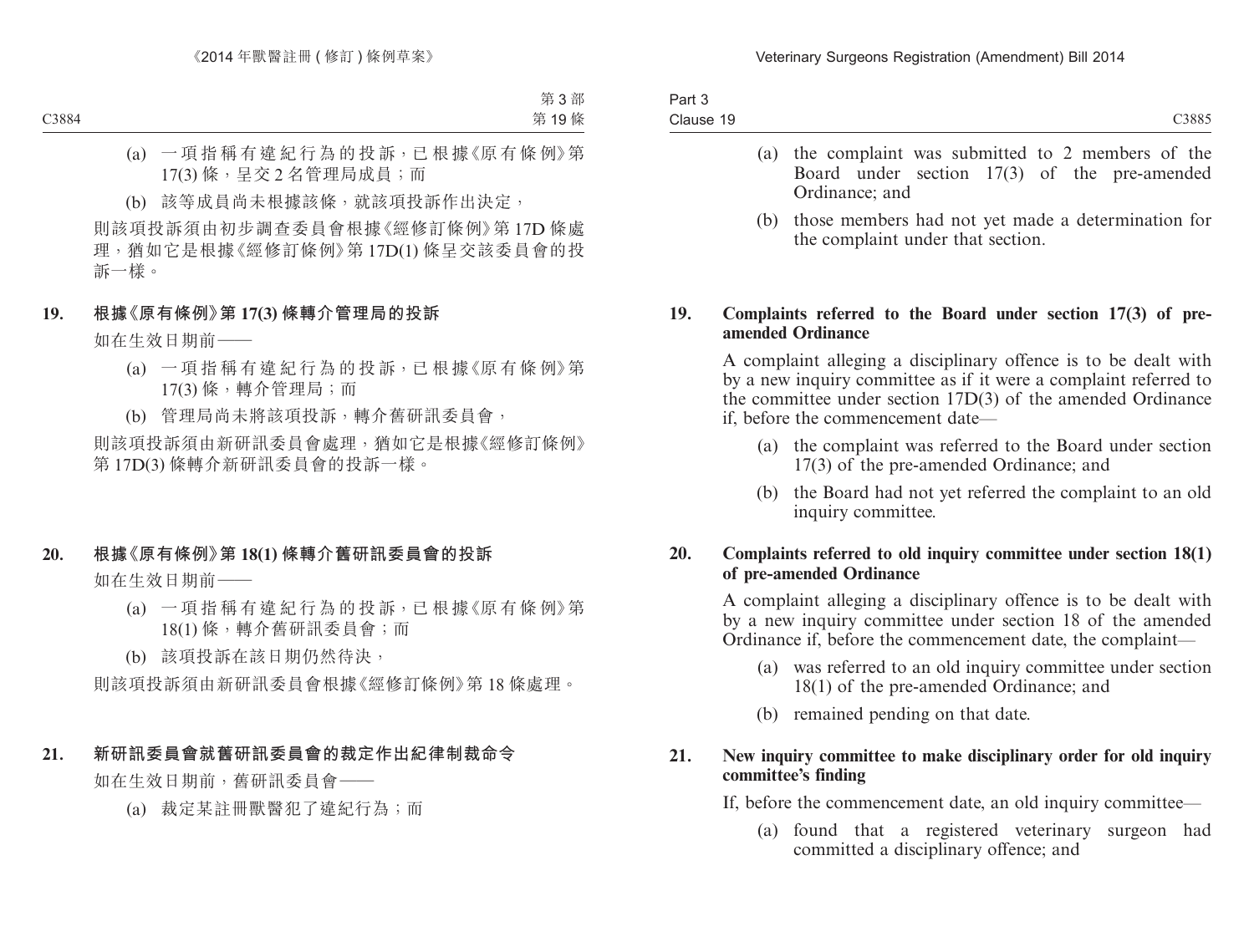| Part 3    |      |
|-----------|------|
| Clause 21 | 388. |

(b) had not made an order under section 19 of the preamended Ordinance for the finding,

a new inquiry committee may make one or more orders under section 19 of the amended Ordinance for that finding as if it were the new inquiry committee's finding.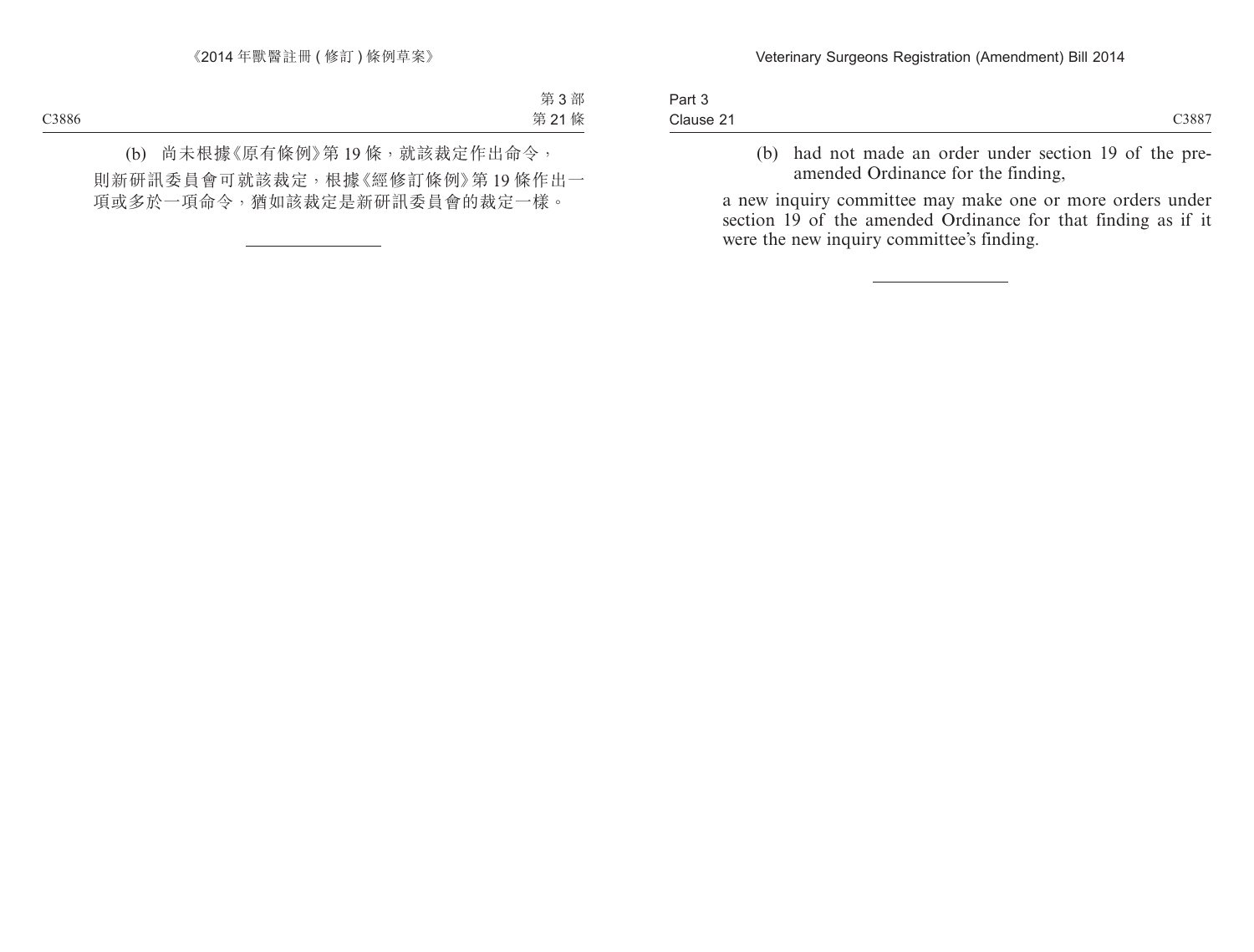Explanatory Memorandum Paragraph 1

C3889

## **Explanatory Memorandum**

The main objects of this Bill are to amend the Veterinary Surgeons Registration Ordinance (Cap. 529) (*Ordinance*) to broaden the membership of the Veterinary Surgeons Board (*Board*), to establish the preliminary investigation committees, to provide for matters concerning the inquiry committees and the establishment of a panel of assessors, and to streamline the procedure for handling complaints against registered veterinary surgeons. The Bill also provides for the grounds for declaring vacant the office of the Chairperson or members of the Board, or persons who are appointed to the panel of assessors.

## **Part 1—Preliminary**

2. Clause 1 sets out the short title and provides for commencement.

### **Part 2—Amendments to the Ordinance**

- 3. Part 2 (clauses 3 to 16) sets out the amendments made to the Ordinance.
- 4. Clause 3 amends section 2 of the Ordinance by adding new definitions to the Ordinance.
- 5. Clause 4 substitutes new section 3 for the existing section 3 of the Ordinance to enhance the drafting of the provision, and to move the provisions concerning membership of the Board to a new section.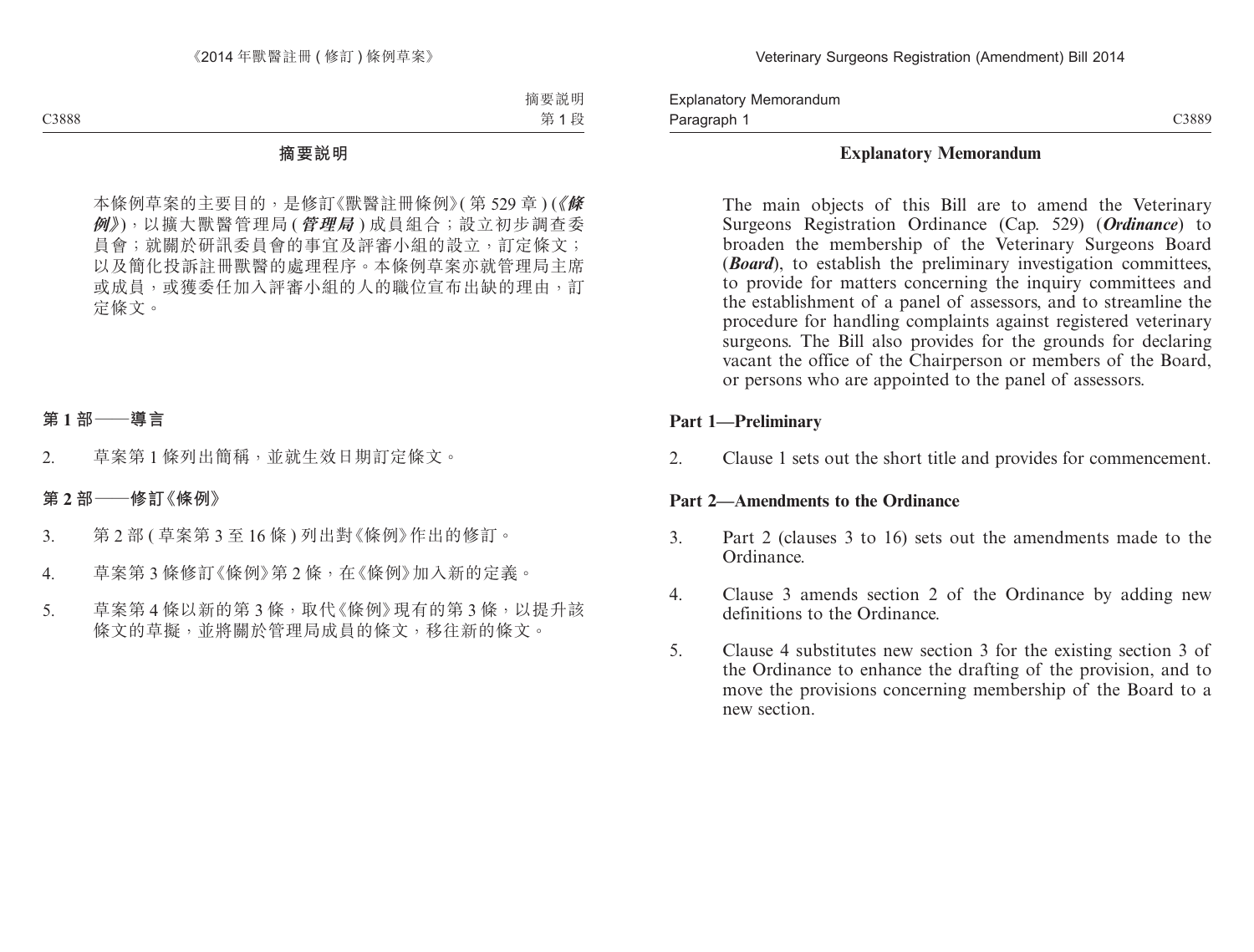Explanatory Memorandum Paragraph 6

C3891

- 6. Clause 5 adds new sections 3A to 3E to the Ordinance. New section 3A increases the number of members of the Board (including the Chairperson) from 10 persons to 19 persons, and broadens the membership of the Board by including the representatives of registered veterinary surgeons (*elected members*) who are elected by persons from their profession. New section 3B provides that the Secretary to the Board is to arrange to be notified in the Gazette matters concerning the appointment of the Chairperson or members of the Board, and also to arrange to be notified in the Gazette the result of the election of elected members. New section 3C provides for the term of office of the Chairperson. New section 3D provides for the term of office of members who are appointed by the Secretary for Food and Health (*appointed members*), and new section 3E provides for the term of office of elected members.
- 7. Clause 11 adds new sections 17A to 17D to the Ordinance. New section 17A provides for the establishment and membership of the panel of assessors and new section 17B provides for the term of office of the assessors. New section 17C broadens the membership of the preliminary investigation committees by including assessors, and the committees are to consider whether complaints against registered veterinary surgeons should be referred to inquiry committees for determination. New section 17D provides for the referral of complaints by the preliminary investigation committees to the inquiry committees.
- 8. Clause 12(2) adds new section 18(1C) to the Ordinance to broaden the membership of the inquiry committees by including assessors, which determine whether the registered veterinary surgeons being complained of have committed disciplinary offences.
- 9. Clause 13 adds new section 28(1A) to the Ordinance to empower the Secretary for Food and Health to make an election regulation for the election of elected members to the Board.